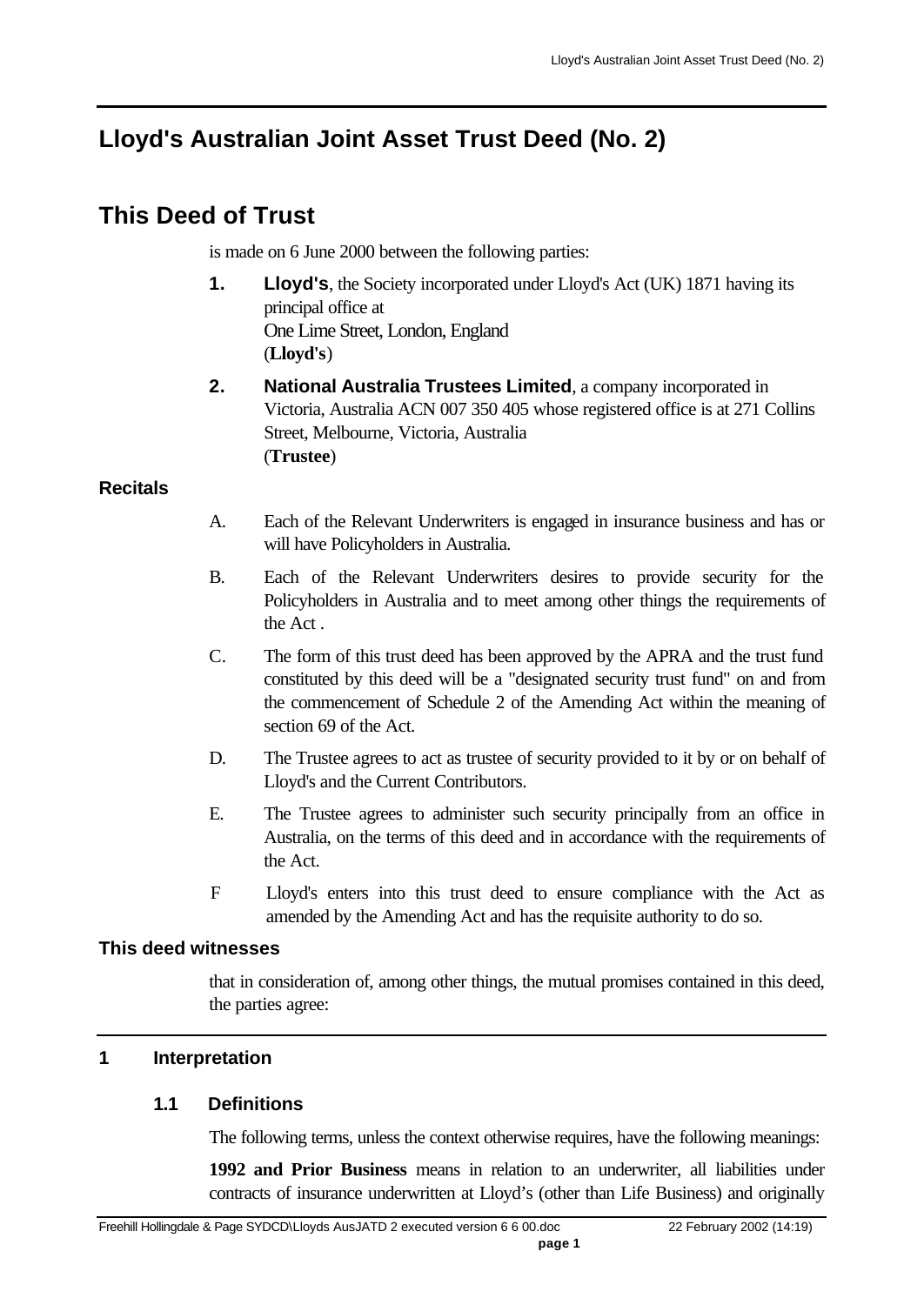allocated to the 1992 year of account or any earlier year of account including, without limitation, any such liabilities reinsured to close into the 1993 or any later year of account but excluding any liabilities re-signed, or re-allocated pursuant to a premium transfer, into 1993 or any later year;

Act means the Insurance Act 1973;

**Amending Act** means the Insurance Laws Amendment Act 1998;

**APRA** means the Australian Prudential Regulation Authority, a body corporate established by the Australian Prudential Regulation Authority Act, 1998 and includes any successor body appointed to carry out the functions of the Commissioner under the Act;

**Auditor** means the auditor of the accounts of the Trust Fund from time to time;

**Australian Liabilities** means the liabilities of the Relevant Underwriters under the Australian Policies;

**Australian Policy** means an Australian Policy for the purposes of the Lloyd's Australian Trust Deed;

#### **Authorised Officer** means:

- (a) in relation to Lloyd's, any officer of Lloyd's authorised by Lloyd's from time to time in writing and accompanied by a specimen signature of that officer, as an officer authorised to sign on behalf of Lloyd's at that time; and
- (b) in relation to the Trustee, any officer of the Trustee authorised by the Trustee from time to time in writing and accompanied by a specimen signature of that officer, as an officer authorised to sign on behalf of the Trustee at that time;

**Bank** means a corporation authorised under the Banking Act 1959 to carry on banking business in Australia;

**binding authority** means an authority given by or on behalf of a Lloyd's underwriter to any person, (including an insured or reinsured but excluding the active underwriter of the syndicate in relation to which such authority is given), to enter into, as agent for the Lloyd's underwriter, contracts of insurance or reinsurance on behalf of the Lloyd's underwriter as insurer or reinsurer, in accordance with the rules or practice of Lloyd's;

**Business Day** means a day on which banks are open for business in Sydney, Melbourne and London excluding a Saturday, Sunday or public holiday;

**Continuing Underwriter** means a Relevant Underwriter who is a reinsuring member within the meaning of the definition of "Reinsurance to Close";

**Council** means the Council of Lloyd's or (in relation to any power or discretion which is hereby vested in the Council but which has for the time being been delegated by the Council to the Committee of Lloyd's or to the Chairman or a Deputy Chairman of the Committee of Lloyd's pursuant to the provisions of section 6(6) of Lloyd's Act (UK) 1982) the Committee of Lloyd's or the Chairman or a Deputy Chairman of the Committee of Lloyd's (as the case may be) or (except only for the purposes of clause 10.4) such other person or persons as are for the time being authorised by the Council of Lloyd's to exercise any power or discretion which is hereby vested in the Council;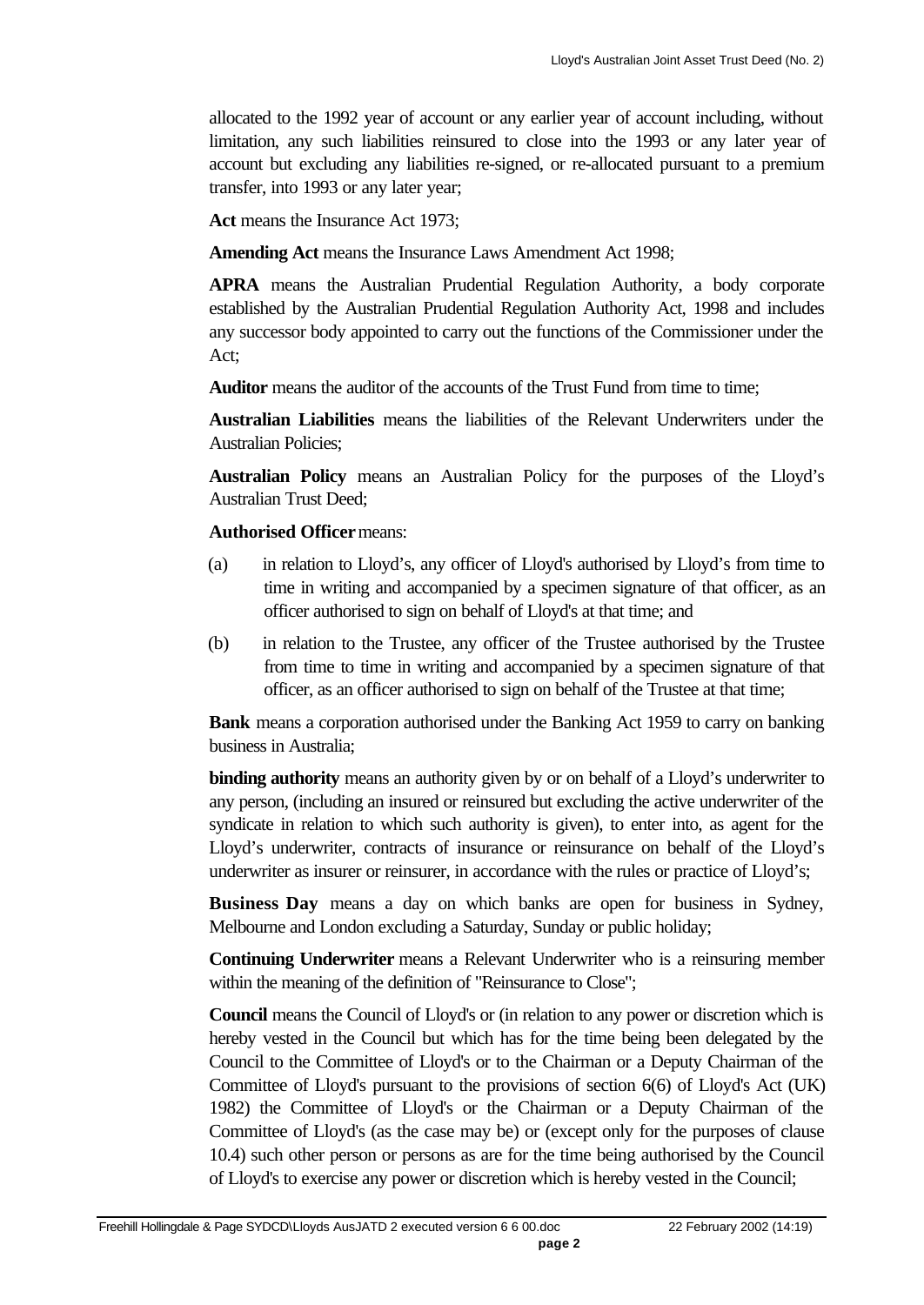**Current Contributors** means those persons (whether individuals, bodies corporate or other legal persons and whether or not Underwriters) whose contributions to the Trust Fund constitute all or part of the principal of the Trust Fund for the time being;

**Determination** means the Insurance (Lloyd's Security Trust Fund Arrangements) Determination 1998 (as amended from time to time).

**Distributable Income** means, in respect of a Financial Year, the amount determined in accordance with the following formula

*DI* = *NI* + *AI*

where

- DI is the Distributable Income for the Financial Year:
- NI is the Net Income for the Financial Year; and
- AI is the amount determined by the Trustee on a direction from Lloyd's under clause 5.5(f) for the Financial Year;

**Effective Date** means the date on which Schedule 2 of the Amending Act (other than Item 27) comes into force.

**Equitas Limited** means the limited company of that name registered in England and Wales with company No. 3173352 whose registered office is at 33 St Mary Axe, London, England;

**Equitas Reinsurance Contract** means:

- (a) the reinsurance and run-off contract dated 3 September 1996 and entered into by Equitas Reinsurance Limited, Equitas Limited, Lloyd's, Additional Underwriting Agencies (No. 9) Limited (for itself and on behalf of the members for whom it is appointed as substitute agent) and others; and
- (b) the Lioncover Reinsurance Contract;

**Equitas Reinsurance Limited** means the limited company of that name registered in England and Wales with company No. 3136300 whose registered office is at 33 St Mary Axe, London, England;

**Equitas Reinsured Business** means all liabilities under contracts of insurance (whether direct or otherwise) or reinsurance underwritten at Lloyd's from time to time reinsured directly or indirectly by Equitas Reinsurance Limited and retroceded to Equitas Limited, which liabilities do not constitute 1992 and Prior Business;

**Financial Year** means a period of 12 months commencing on 1 July and ending on 30 June next following;

**Governmental Agency** means any government or governmental, semi-governmental, administrative, fiscal or judicial body, department, commission, authority, tribunal, agency or entity;

**Investment Income** means any income derived from any investment made pursuant to clause 5.3, including but not limited to interest, distributions and dividends;

**Judicial Trustee** means a person appointed as judicial trustee of the Trust Fund under Division 5 of Part VII of the Act;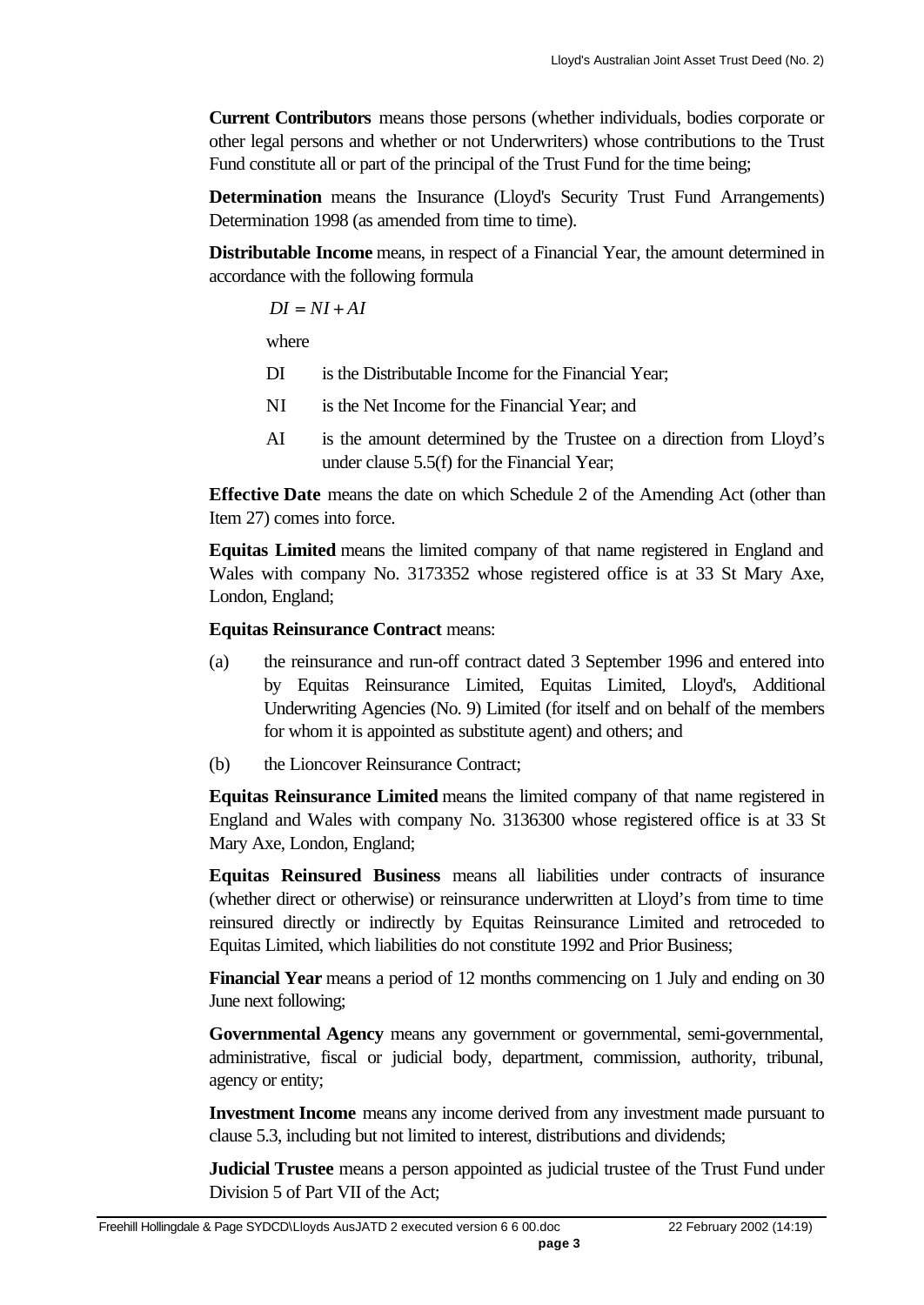Letter of Credit means an unconditional, irrevocable letter of credit in favour of the Trustee which

- (a) provides for immediate payment at the written direction of the Trustee;
- (b) satisfies the requirements under the Act; and
- (c) which is issued or confirmed by a Bank;

Life Business has the meaning ascribed to "long term business" in the Insurance Companies Act (UK) 1982 as in force on the date of commencement of the Determination;

**Lioncover Insurance Company Limited** means the limited company of that name registered in England and Wales with company number 2094618 whose registered office is One Lime Street, London, England, EC3M 7HA;

**Lioncover Reinsurance Contract** means the reinsurance contract dated 18 December 1997 and entered into between, inter alia, Equitas Reinsurance Limited, Equitas Limited, Lloyd's and Lioncover Insurance Company Limited in relation to the reinsurance and run-off by Equitas Reinsurance Limited of the liabilities of Lioncover Insurance Company Limited arising in relation to contracts of insurance underwritten at Lloyd's by the PCW Syndicates, as defined therein;

**Lloyd's Agent in Australia** means the individual resident in Australia appointed by Lloyd's as the agent of Lloyd's for the purposes of the Act;

**Lloyd's Australian Trust Deed** means the deed dated between Lloyd's and Trustee so entitled;

**Lloyd's Premiums Trust Deed** means in relation to a Relevant Underwriter, the Lloyd's Premiums Trust Deed or Trust Deeds approved pursuant to the Insurance Companies Act (UK) l982 and executed by the Relevant Underwriter in respect of the Relevant Underwriter's insurance business at Lloyd's other than LifeBusiness;

**Matured Claim** means a Transitional Claim which the Trustee must pay pursuant to clause 4.4(d);

**Minimum Amount** means an amount equal to the funding requirement calculated in accordance with the Determination.

**Net Income** means, in respect of any Financial Year, the operating profit of the Trust Fund for that Financial Year which shall:

- (a) include abnormal and extraordinary items;
- (b) be calculated before tax; and
- (c) be determined in accordance with generally accepted Australian accounting principles;

**Net Taxable Income** means, in respect of any Financial Year, the net income of the Trust Fund for that Financial Year, determined in accordance with the principles applicable under section 95(1) of the Tax Act;

**Operational Agreement** means any agreement entered into between Lloyd's and the Trustee pursuant to clause 3.2;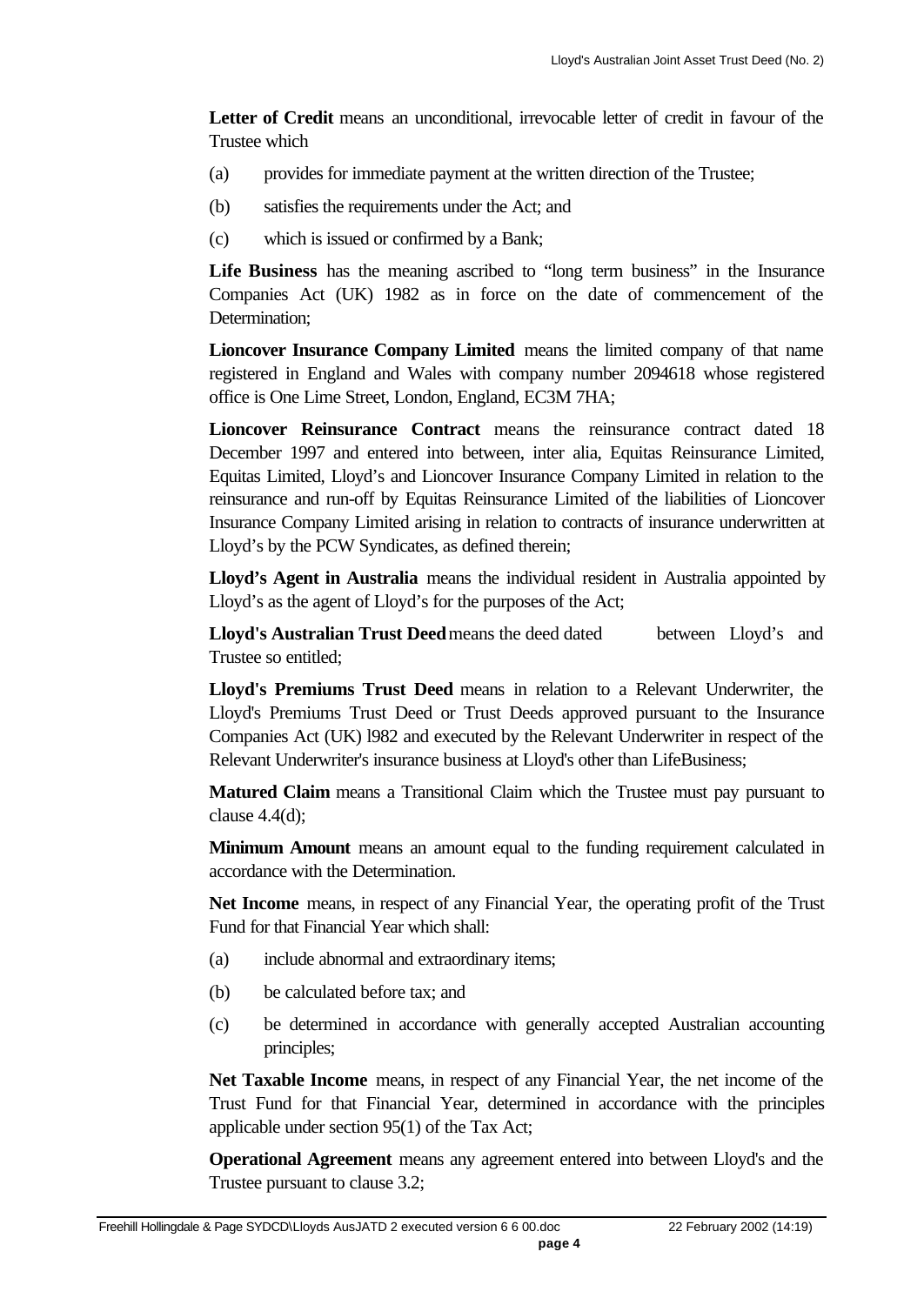**Policyholder** means, in relation to a Relevant Underwriter, the holder of an Australian Policy in respect of which the Relevant Underwriter has a liability to:

- (a) the holder; or
- (b) another underwriter in relation to whom the Underwriter is a Continuing Underwriter;

**Premiums Trust Fund** means, in relation to a Relevant Underwriter, a trust fund set up with respect to the Relevant Underwriter which is constituted or regulated under a Lloyd's Premiums Trust Deed;

**Qualified Entity** means a Bank or any other corporation approved by the APRA to be appointed Trustee hereunder;

**Qualifying Claim** means a claim on the Trust Fund which becomes a Qualifying Claim pursuant to clause 4.1;

**Recognised Depository** means any securities depository or clearing agency which operates a central system in Australia or a transnational system for handling securities in a physical or book entry form and which is authorised so to do under any applicable law;

**registered office** has the meaning given in the Corporations Law;

**Reinsurance to Close** means any one or more of:

- (a) an agreement under which underwriting members (the "reinsured members") who are members of a syndicate for a year of account (the "closed year") agree with underwriting members who constitute that or another syndicate for a later year of account (the "reinsuring members") that the reinsuring members will discharge or procure the discharge of, or indemnify the reinsured members against, all known and unknown liabilities of the reinsured members arising out of insurance business underwritten through that syndicate and allocated to the closed year of account, in consideration of:
	- (1) a premium; and
	- (2) either:
		- (A) the assignment, or agreement to assign, to the reinsuring members of all the rights of the reinsured members arising out of or in connection with that insurance business (including without limitation the right to receive all future premiums, recoveries and other monies receivable in connection with that insurance business); or
		- (B) an agreement by the reinsured members that the reinsuring members shall collect on behalf of the reinsured members the proceeds of all such rights and retain them for their own benefit so far as they are not applied in discharge of the liabilities of the reinsured members;
- (b) an agreement underwritten by members of one or more syndicates and complying with requirements made under paragraph 2(3) of Lloyd's Syndicate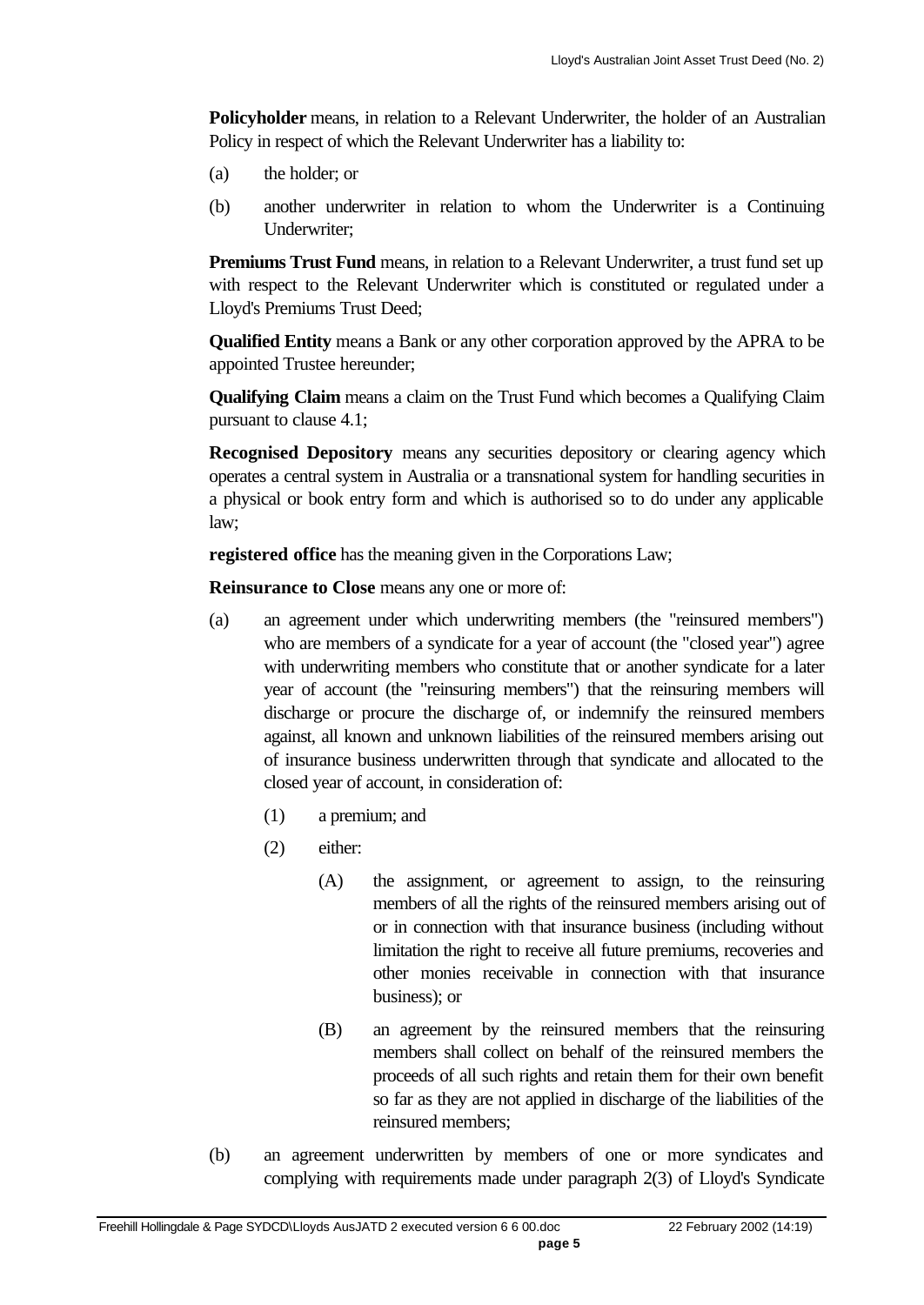Accounting Byelaw (No.18 of 1994) or other requirements made by the Council;

- (c) in relation only to the 1993 year of account, 1994 year of account or 1995 year of account of any syndicate whose members have underwritten general business, the Equitas Reinsurance Contract, taken together with an agreement such as is referred to in sub-paragraph (a) modified so as to reinsure the reinsured members in relation only to such of the insurance business and underwritten through that syndicate and allocated to that year of account as has not been reinsured under the Equitas Reinsurance Contract;
- (d) in the case of a syndicate consisting only of a single corporate member which is not closed by reinsurance to close by another person, the inclusion in the underwriting account of that syndicate for the next following year of account of an amount representing a provision for all known and unknown liabilities attributable to the year of account which is closing;

**Relevant Underwriter** means each underwriter who has Australian Liabilities at the date hereof and includes any underwriter who has Australian Liabilities at any time thereafter;

**Requirements and Directions of the Council** means any requirements or directions of the Council (whether comprised in any byelaw, regulation, direction or any other written instrument);

**Rules** means the Insurance (Designated Security Trust Funds) Rules 1998 (as amended from time to time);

**Security Deposit** has the meaning given in the Act ;

**syndicate** means a member or a group of members of Lloyd's underwriting insurance business at Lloyd's through the agency of a managing agent to which a particular syndicate number is assigned by the Council;

**Tax** means any withholding tax, income tax, duty, (including financial institutions duty paid or reimbursed to other financial institutions), or any other taxes, duties, levies, imposts, deductions and charges and any interest, penalties or fines imposed in connection with any of them, of whatever nature and however named.

**Tax Act** means the Income Tax Assessment Act 1936;

**Transitional Claim** means a claim made on the Trustee by a Policyholder in accordance with the provisions of clause 4.3;

**Transitional Liabilities** means liabilities of underwriters under the Transitional Policies;

**Transitional Policy** means, in relation to an underwriter, any contract or policy of insurance or reinsurance incepting on or after 1 July 1998, (including any contract or policy underwritten after that date under a binding authority commencing on or before that date) and incepting before the Effective Date:

- (a) which is not comprised in the 1992 and Prior Business of any underwriter;
- (b) which has not been reinsured by Equitas Reinsurance Limited;
- (c) which is not Equitas Reinsured Business;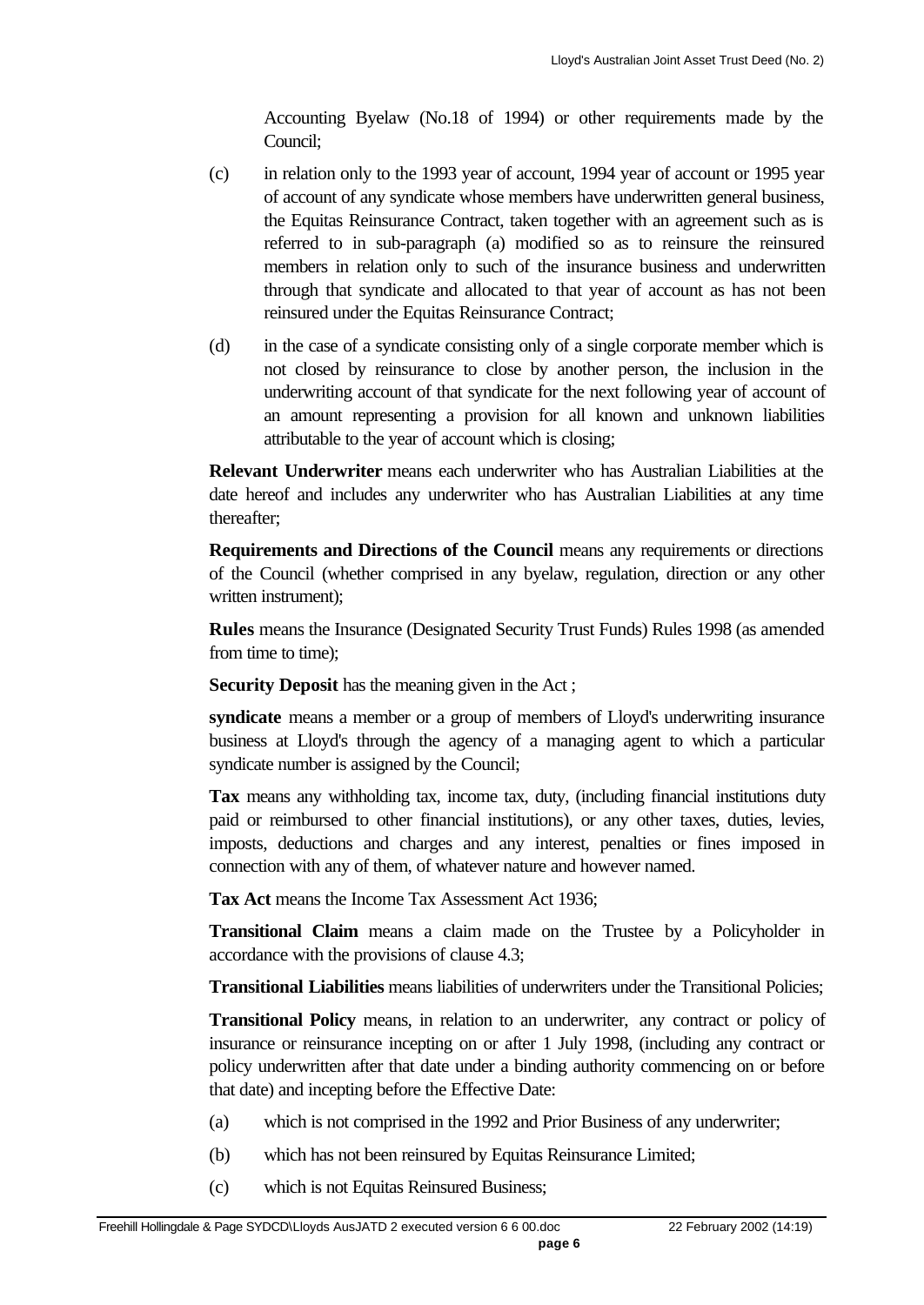- (d) which is not an Australian Policy;
- (e) where the amount of premiums received by, or due to, the underwriter are premiums to which Division 15 of Part III of the Tax Act as in force on the day preceding the commencement of Schedule 2 of the Amending Act (as modified by paragraph 10 of the Schedule to the Act )applies; and
- (f) which is underwritten by the underwriter as a member of a syndicate or in respect of which the underwriter is liable as a member of a syndicate for a year of account of the syndicate to members of the same syndicate or any other syndicate for an earlier year of account pursuant to any Reinsurance to Close,

but does not include:

(g) any such contract of insurance or reinsurance the premiums in respect of which are or were paid or payable in United States of America dollars;

**Treasurer** means the Treasurer of the Commonwealth of Australia;

**Treasurer Demand** means a demand by the Treasurer pursuant to clause 4.6;

**Trust Fund** means the property, including cash, held by the Trustee under the provisions of this deed;

**Trustee** means the person appointed as the trustee hereunder from time to time and includes any judicial trustee appointed under Division 5 of Part VII of the Act;

**Trustee Claim** means, in relation to the Trust Fund, a claim by the Trustee for all fees and expenses of the Trustee, including without limitation its legal fees and expenses and other disbursements properly incurred in negotiating and entering into this trust deed and the Operational Agreement, and all liabilities and expenses properly incurred in the execution of purported execution of the trusts contained in this deed and the or the exercise or attempted exercise of any of the powers, authorities and discretions vested in it under this deed;

**underwriter** means a member of Lloyd's, whether an individual, a body corporate or another legal person and any former member of Lloyd's and includes, in respect of a natural person who has died or become bankrupt, the personal representatives or trustee in bankruptcy of such member or former member and in respect of a body corporate in receivership, administration under part 5.3C of the Corporations Law or liquidation, the receiver, administrator or liquidator of that member or former member or any other person by law entitled or bound to administer the affairs of the member concerned.; and

#### **1.2 Interpretation**

In this deed, unless the context otherwise requires:

- (a) headings and underlinings are for convenience only and do not affect the interpretation of this deed;
- (b) words importing the singular include the plural and vice versa;
- (c) words importing a gender include any gender;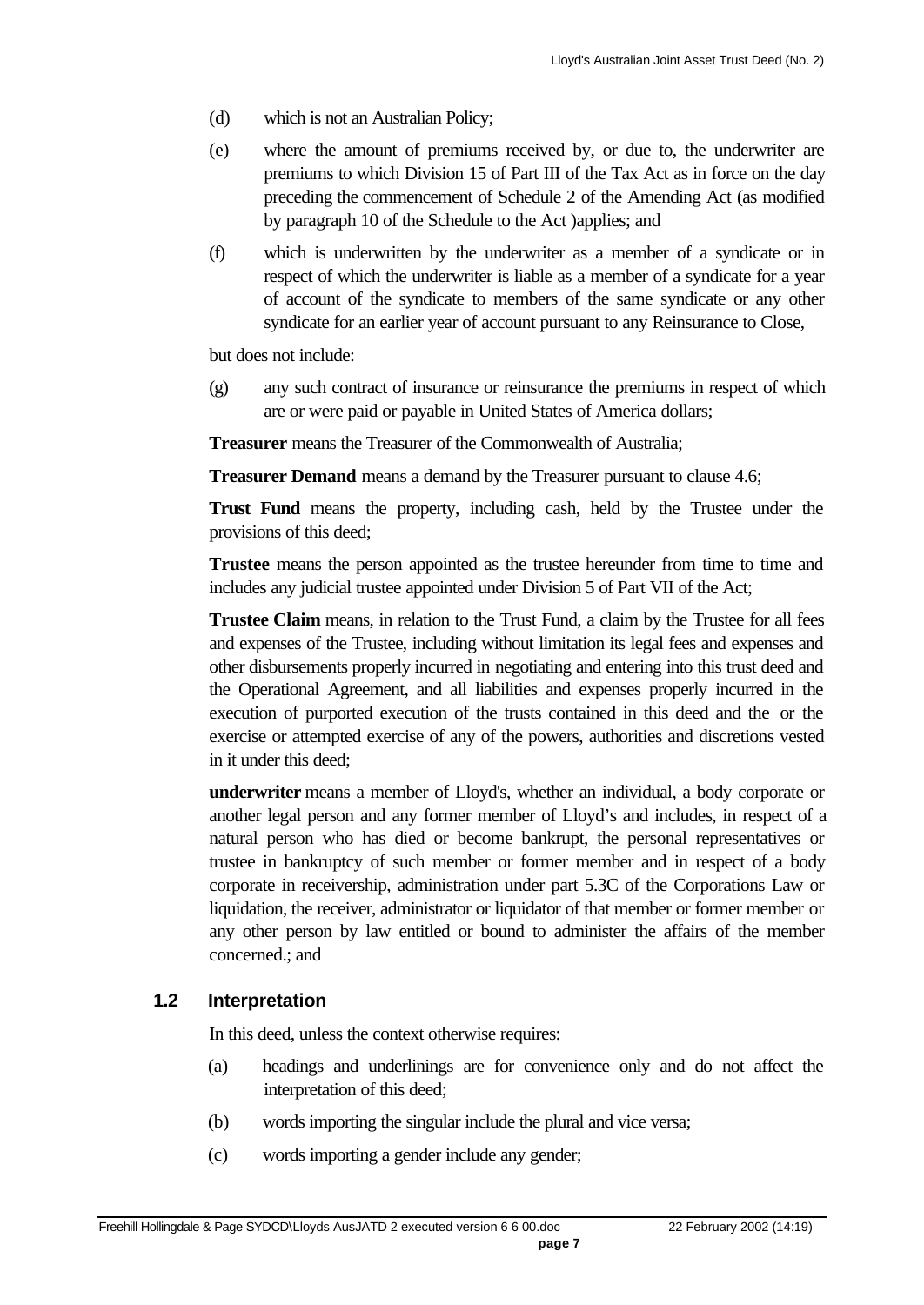- (d) an expression importing a natural person includes any company, partnership, joint venture, association, corporation or other body corporate and any governmental or semi-governmental agency;
- (e) a reference to a part, clause or schedule is a reference to a part and clause of, and a schedule to, this deed and a reference to this deed includes any schedule;
- (f) a reference to any statute or regulation includes all statutes and regulations amending, consolidating or replacing them, and a reference to a statute includes all regulations, proclamations, rules and determinations issued under that statute;
- (g) a reference to a document includes an amendment or supplement to, or replacement or novation of, that document;
- (h) where the day on or by which any thing is to be done is not a Business Day, that thing must be done on or by the next succeeding Business Day;
- (i) in calculating the day on or by which any thing is to be done, a reference to days shall be calculated as clear days and without counting the day on or by which that thing is to be done;
- (j) references to sums of money are to amounts in Australian dollars.

### **2 The Trust Fund**

### **2.1 Creation of Trust Fund**

- (a) The Trust Fund is established by the transfer to the Trustee of property in accordance with clause 2.1(b) and otherwise by the transfer to the Trustee by or on behalf of the Current Contributors of property to be held by the Trustee on trust pursuant to the terms of this deed and the Trustee declares that it will hold such property and all other property so transferred to it at any time after the establishment of the Trust Fund on trust pursuant to the terms of this deed to the intent that there is only one Trust Fund established pursuant to the terms of this deed.
- (b) Any property (including cash) which is transferred or paid to the Trustee to be held on the terms of this deed before the day on which Schedule 2 of the Amending Act commences will be held on the trusts of this deed on and from the day Schedule 2 of the Amending Act commences and if Schedule 2 of the Amending Act has not commenced before 4pm Australian Eastern Standard Time on 31 July 2000, the trust will be deemed to have failed and that property will remain the property of the person by whom that property was so transferred or paid absolutely and must be dealt with by the Trustee in accordance with the directions of that person.
- (c) Any property (including cash) which is transferred or paid to the Trustee to be held on the terms of this deed before the day on which Schedule 2 of the Amending Act commences must continue to be held by the Trustee and not otherwise dealt with until, in accordance with clause 2.1(b), that property is held on the trusts of this deed or the trust is deemed to have failed.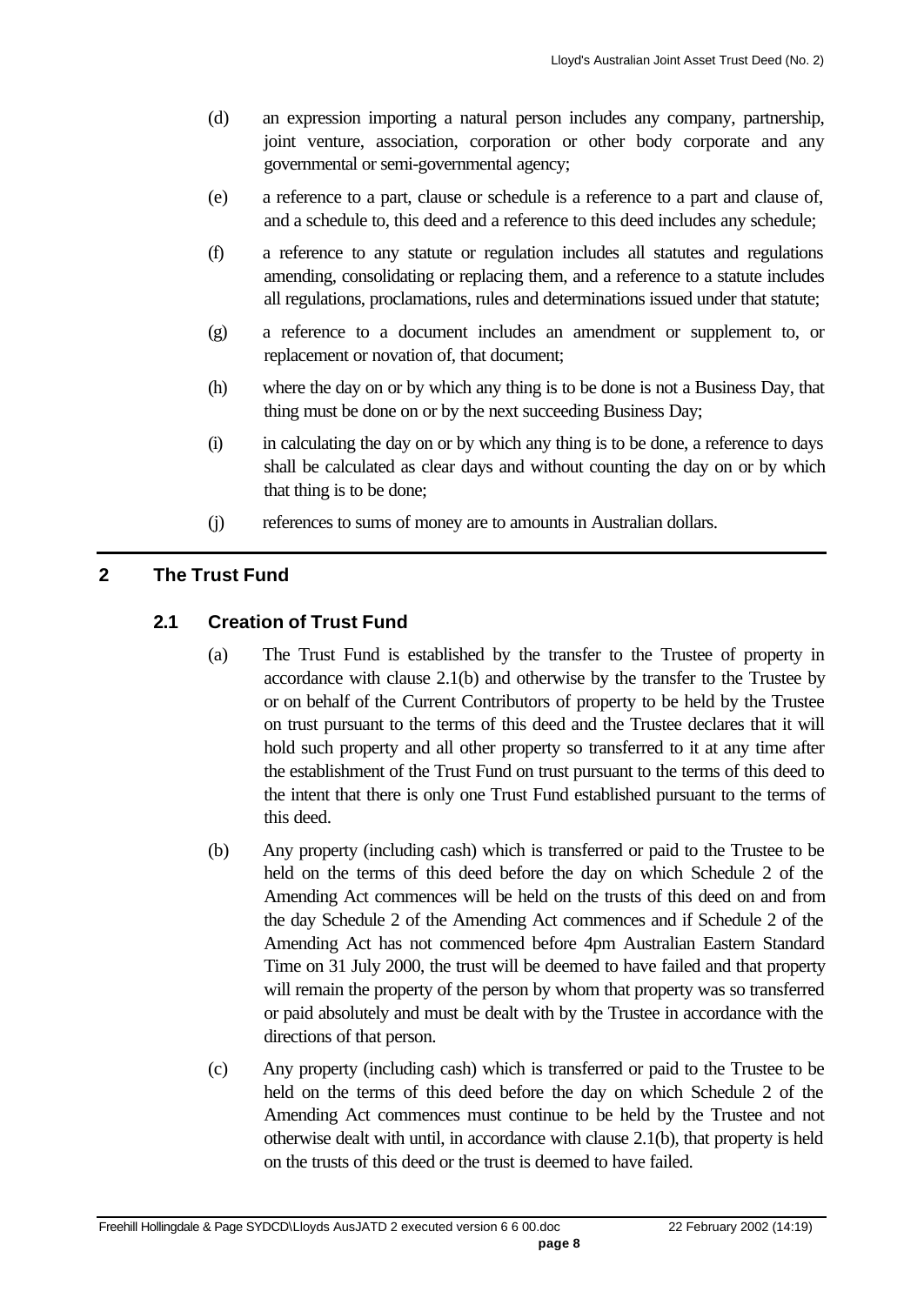## **2.2 Perpetuities**

- (a) The Trust Fund established under this deed is terminated on the first to occur of the following:
	- (1) 80 years from the date of execution of this deed; or
	- (2) the expiration of the earliest perpetuity period applicable to any Relevant Underwriter with outstanding Australian Liabilities under the terms of the Lloyd's Premiums Trust Deed.
- (b) Lloyd's must, not more than 42days and not less than 21days prior to the expiration of the perpetuity period applicable to a Relevant Underwriter under the terms of the Lloyd's Premiums Trust Deed, notify the Trustee of the impending expiration of that perpetuity period and the date on which such perpetuity period will expire.
- (c) Notwithstanding any other provision of this deed, the Trustee must pay to Lloyd's the amount standing to the credit of the Trust Fund (less an appropriate reserve for payment of its final fees and expenses) within 7 days of receiving a notice from Lloyd's pursuant to clause 2.2(b).
- (d) Notwithstanding the transfer of the Trust Fund to Lloyd's pursuant to clause 2.2(c), the Trustee remains entitled to the settlement of its account in accordance with this deed and the Operational Agreement.

### **3 The Trustee**

#### **3.1 Trustee's Qualification**

The Trustee must always be a Qualified Entity and the Trustee shall immediately notify Lloyd's if it ceases to be a Qualified Entity or if it becomes aware that it will cease to be a Qualified Entity.

## **3.2 Operational Agreement**

- (a) The Trustee and Lloyd's must enter into an Operational Agreement governing the methods and operational practices to be employed in carrying out the terms of this deed and specifying the fees which may be charged by the Trustee to Lloyd's.
- (b) It will be a term of the Operational Agreement that the Operational Agreement may only be varied by agreement in writing between Lloyd's and the Trustee.
- (c) The Operational Agreement takes effect subject to this deed and has no effect on any rights or obligations of any person arising out of this deed.

#### **3.3 Trustee's Duties**

(a) To the extent permissible by law and equity, the Trustee's duties and responsibilities are limited to those expressly provided under this deed and the Operational Agreement.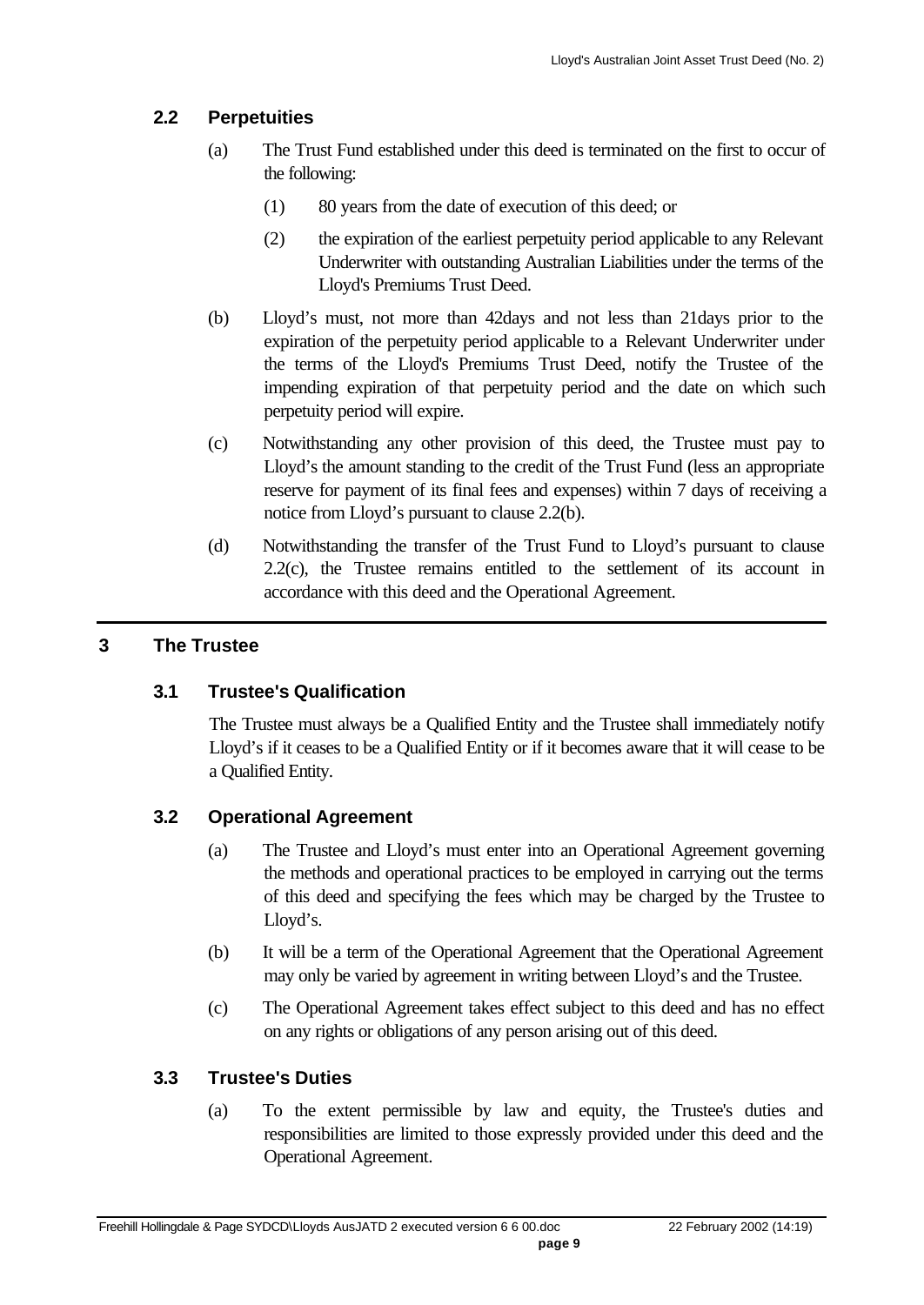- (b) The Trustee must act in accordance with the reasonable written directions of Lloyd's in relation to any action or proposed action by any Governmental Agency in relation to the Trust or the Trust Fund, provided that the Trustee need not perform any act that is outside the scope of its duties and obligations under this deed and the Operational Agreement.
- (c) In addition to any powers the Trustee has under any applicable law or the Trust Deed and as between the parties to the Operational Agreement, the Trustee will have the benefit of the following provision in respect of its obligations under the Trust Deed and the Operational Agreement:
	- (1) the Trustee may in relation to this deed act or decline to act on the opinion or advice of, or a certificate or any information obtained from, any banker, valuer, surveyor, securities company, broker, auctioneer, accountant or other expert and whether obtained by Lloyd's or the Trustee or any other person and any such opinion or advice can be conveyed by electronic or facsimile transmission and the Trustee is not responsible for any loss solely occasioned by so acting or declining to act or any error in such electronic or facsimile transmission or it not being authentic;
	- (2) the Trustee may, instead of acting personally or through its permanent employees employed in the carrying out of the trusts hereof, appoint an agent to transact all business and to do all acts required to be done under or pursuant to this deed (including the receipt and payment of money). The Trustee must obtain the prior written consent of Lloyd's to the appointment of any such agent, such consent not to be unreasonably withheld or delayed. The Trustee is taken to have done or refrained from doing anything that any agent of the Trustee has done or refrained from doing;
	- (3) Notwithstanding anything contained in this deed, the Trustee may refrain from doing anything which would in its reasonable opinion be contrary to any law of any applicable jurisdiction or any applicable direction or regulation of any agency of any state and may do anything which is, in its reasonable opinion, necessary to comply with any such law, directive or regulation.
	- (4) The Trustee may delegate any of its rights, powers, authorities and discretions under this deed to one or more of its officers or employees and may revoke any such delegation whenever it thinks fit.

## **3.4 Trustee's Reliance upon Communications**

The Trustee is entitled to rely upon any communication given in accordance with this deed or the Operational Agreement which it reasonably and in good faith believes to be genuine as conclusive evidence of the matters stated in it and the Trustee is not bound to call for further evidence or be responsible for any loss that may be occasioned thereby.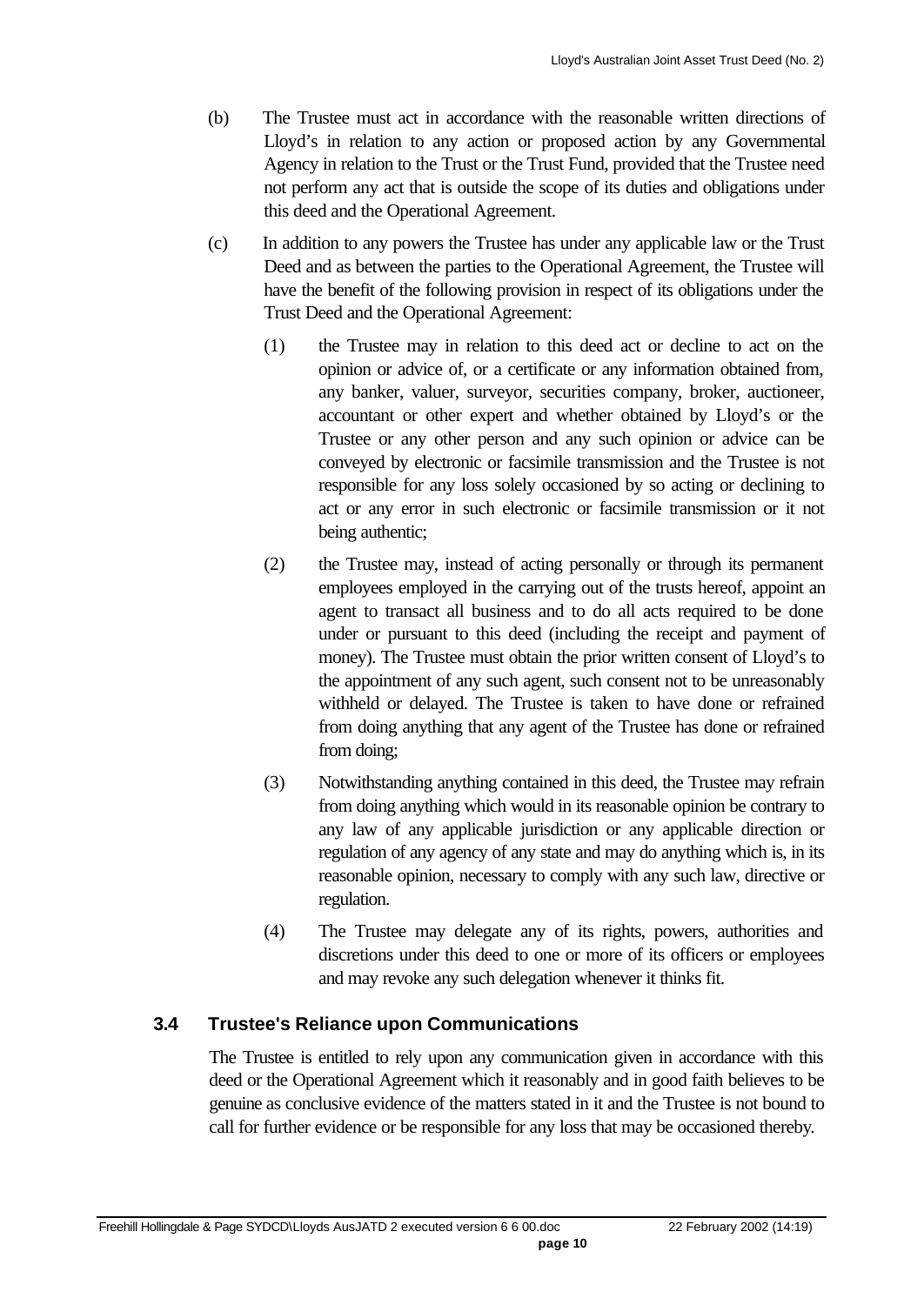## **3.5 Proper Execution**

- (a) Execution by an Authorised Officer on behalf of Lloyd's constitutes due execution of any instrument on behalf of Lloyd's and the Trustee is entitled to rely on such execution without recourse against it and without any obligation to make enquiry in relation to it.
- (b) Execution by an Authorised Officer on behalf of the Trustee constitutes due execution of any instrument on behalf of the Trustee and Lloyd's is entitled to rely on such execution without recourse against it and without any obligation to make enquiry in relation to it.

## **3.6 Trustee's Reliance on Opinions of its Counsel**

- (a) The Trustee may select and consult with a barrister or solicitor and may, in good faith, take any action or make any omission in reliance on the opinion of such barrister or solicitor without recourse against it and without any obligation to make enquiry in relation to it.
- (b) The Trustee must promptly send to Lloyd's a copy of any opinion it obtains in its capacity as Trustee of the Trust Fund (other than an opinion obtained by the Trustee at its own expense) from a barrister or a solicitor in relation to the operation and administration of the Trust Fund or any action proposed to be taken or refrained from being taken in relation to the operation and administration of the Trust Fund (other than an opinion obtained by the Trustee at its own expense) .

## **3.7 Trustee's Fees and Expenses**

- (a) Lloyd's must pay or arrange payment to the Trustee of the fees for administering the Trust Fund. The level and nature of the fees shall be contained in the Operational Agreement between Lloyd's and the Trustee.
- (b) A Trustee Claim becomes enforceable against the Trust Fund when all of the following have occurred:
	- (1) the Trustee has given written notice to Lloyd's containing details of a Trustee Claim and how it became due;
	- (2) a period of 30 days has elapsed since the date of the notice in 3.7(b)(1) without discharge of that Trustee Claim;
	- (3) the Trustee has given Lloyd's and the APRA, after the period of 30 days referred to in clause 3.7(b)(2) has elapsed, a notice that it intends to recover the amount of the Trustee Claim from the Trust Fund if Lloyd's does not discharge the amount in full; and
	- (4) 14 days have elapsed since the date of the notice in 3.7(b)(3) without discharge of the relevant Trustee Claim.
- (c) Nothing in this deed shall be construed as requiring that the Trustee's fees and expenses be satisfied solely from the corpus of the Trust Fund and not otherwise satisfied by or on behalf of Lloyd's. Where a Trustee Claim is paid out of the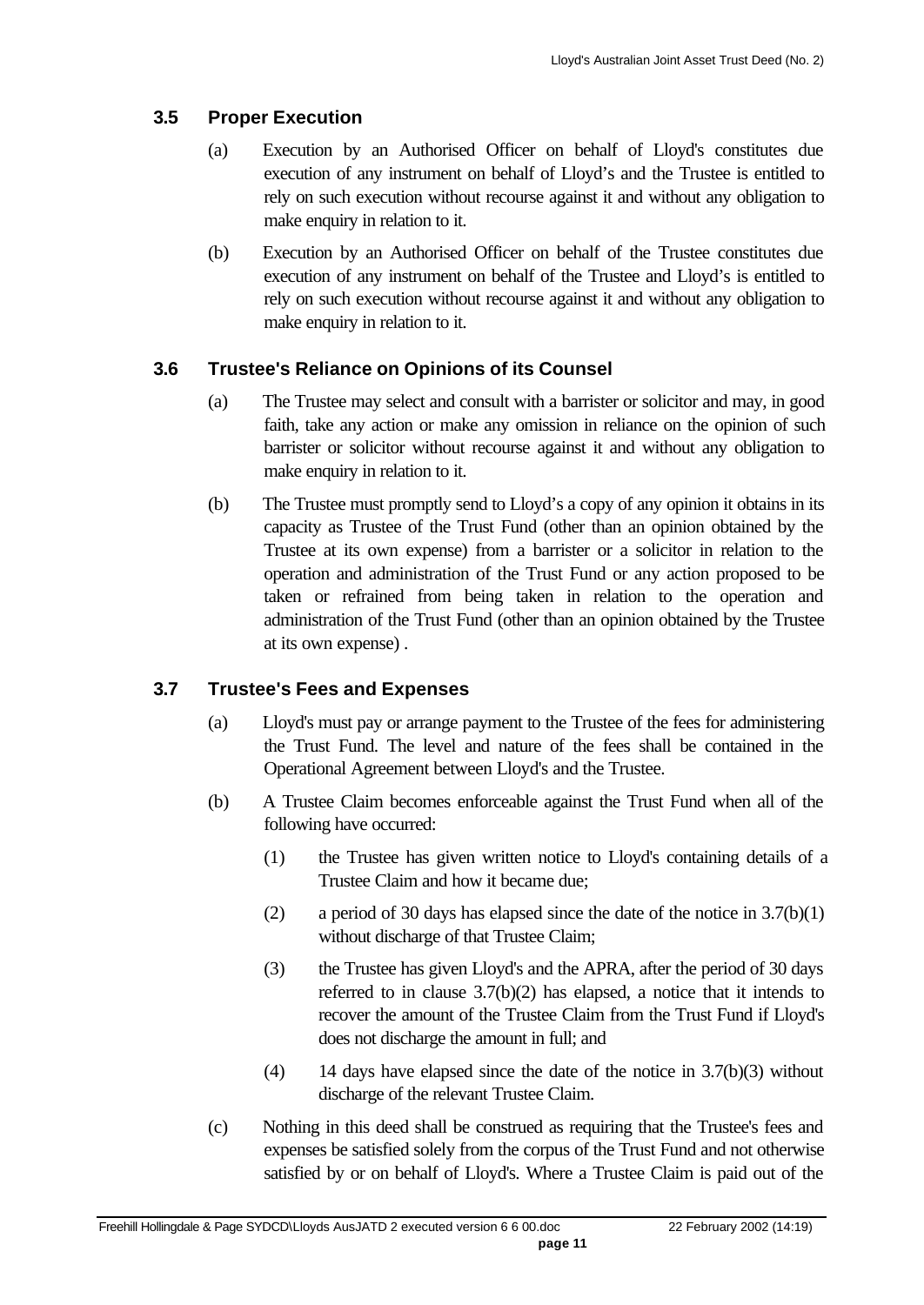Trust Fund the Trustee must first make the payment out of corpus and then out of any Distributable Income of the Trust not distributed pursuant to clause 5.5(b).

#### **3.8 Maintenance and Inspection of Trustee's Records**

- (a) The Trustee must keep or cause to be kept complete and accurate records of the Trust Fund and make them available for inspection in accordance with clause 3.8(c).
- (b) All records so kept by the Trustee must be kept in a manner consistent with the standards expected of a reasonably prudent trustee acting in the position of Trustee of the Trust Fund.
- (c) The Auditor, APRA or any persons duly authorised by Lloyd's may, on giving at least 10 days' written notice to the Trustee:
	- (1) examine (and if necessary or convenient take copies of) the records of administration of the Trust Fund during normal business hours;
	- (2) where assets comprising the Trust Fund are physically held by the Trustee or any custodian, have access to inspect and count such assets; and
	- (3) where assets comprising the Trust Fund are held in an account with a Recognised Depository, have access to the statements and records pertaining to such account.
- (d) Lloyd's must provide to the Trustee on a timely basis, all information, certifications, proofs and other applicable documentation required under any applicable law.
- (e) Subject to the terms of this deed, the Trustee is not required to furnish information with respect to amounts on deposit in the Trust Fund to any Current Contributor or any other person other than the APRA, the Auditor or Lloyd's and is not otherwise required to account to the Current Contributor, Relevant Underwriter or any other person.

#### **3.9 Trustee's Resignation or Removal and Appointment of Successor**

- (a) The succeeding provisions of this clause 3.9 (except for clause 3.9(k)) have no effect whilst and so long as the Trust Fund is under judicial trusteeship in accordance with Division 5 of Part VII of the Act.
- (b) Notwithstanding clause 2.1, the Trustee may resign as trustee at any time by sending at least 180 days' written notice of resignation (or such shorter notice period as Lloyd's may accept), to Lloyd's specifying the date on which the resignation is to take effect. The Trustee must send a copy of any such notice of resignation to the APRA forthwith.
- (c) Lloyd's may remove the Trustee or any successor Trustee by sending at least 30 days' written notice of removal to the Trustee specifying the date on which the removal is to take effect or forthwith if: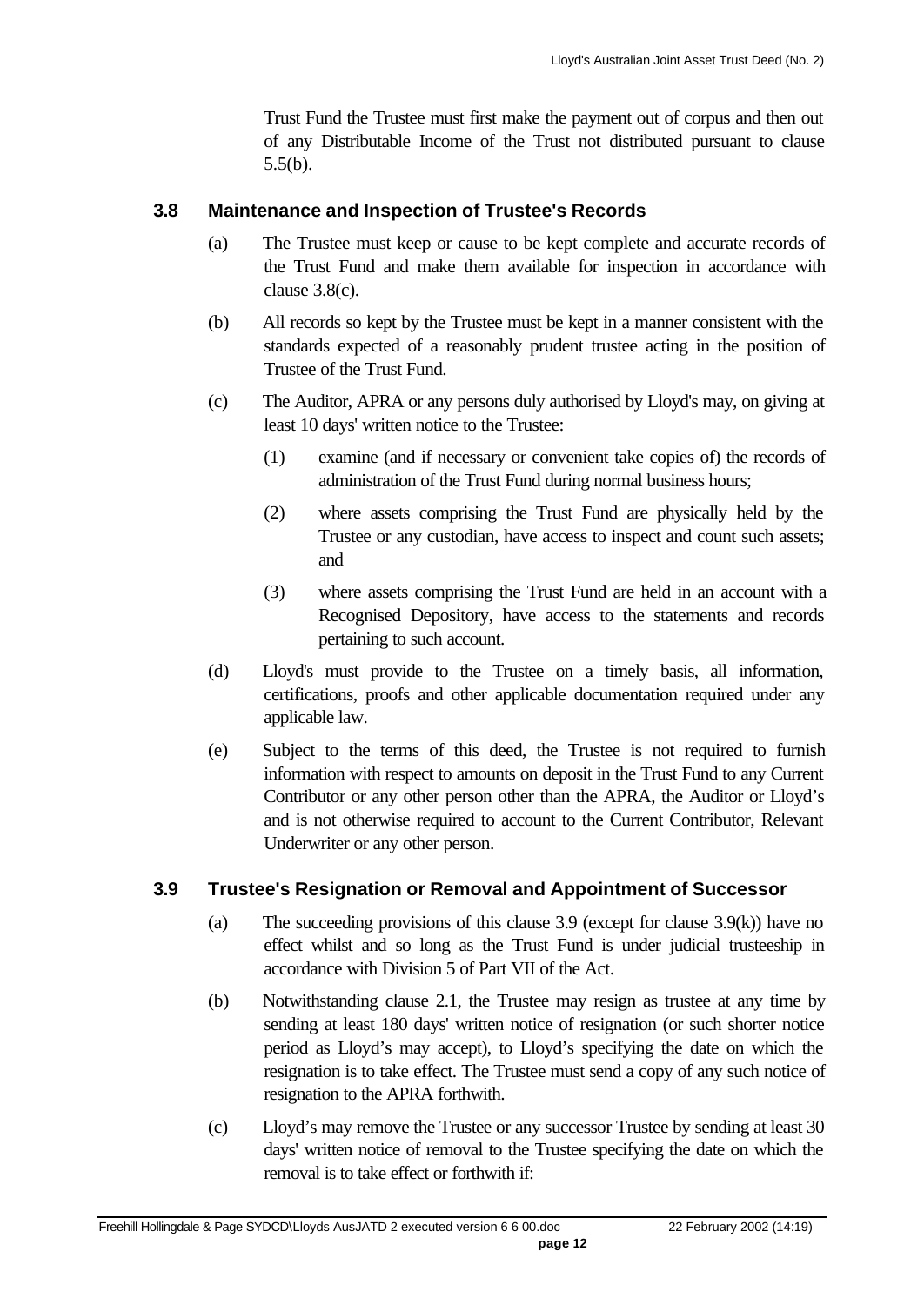- (1) the Trustee ceases to be a Qualified Entity;
- (2) the Trustee has acted in breach of trust, negligently, fraudulently or made wilful default in respect of its duties under this deed, the Operational Agreement or the general law;
- (3) a receiver, receiver and manager, statutory manager, trustee, administrator or similar official, is appointed, or steps are taken for such appointment over any of the assets or undertaking of the Trustee; or
- (4) the Trustee is or becomes unable to pay its debts when they are due or is or becomes unable to pay its debts within the meaning of the Corporations Law or the equivalent provisions in any other equivalent legislation to which the Trustee is subject, or is presumed to be insolvent under the Corporations Law or the equivalent provisions in any other equivalent legislation to which it is subject,

and Lloyd's must send a copy of any such notice to the APRA forthwith.

- (d) In the event either:
	- (1) of the provision by the Trustee to Lloyd's of a notice of resignation; or
	- (2) the provision by Lloyd's to the Trustee of a notice of removal:
		- (A) Lloyd's must as soon as reasonably practicable use all reasonable endeavours to appoint a Qualified Entity as successor Trustee; and
		- (B) the outgoing Trustee shall do all things necessary or convenient to effect the resignation or removal of the outgoing Trustee.

Acceptance of appointment as successor Trustee must be in writing delivered to Lloyd's and Lloyd's must forthwith send a copy of the acceptance to the Trustee. The successor Trustee must send a copy of such notice of acceptance to the APRA forthwith.

- (e) As soon as reasonably practicable after the Trustee is informed of the acceptance of appointment by a successor Trustee pursuant to clause 3.9(d), the outgoing Trustee must:
	- (1) transfer all assets then comprising the Trust Fund (less an appropriate reserve for payment of its final fees and expenses) to the successor Trustee;
	- (2) deliver the books and records of the Trust Fund to the successor Trustee; and
	- (3) render a final account of its fees and expenses as Trustee to Lloyd's.
- (f) Notwithstanding the appointment of a successor Trustee, the outgoing Trustee remains entitled to:
	- (1) the settlement of its account in accordance with this deed and the Operational Agreement; and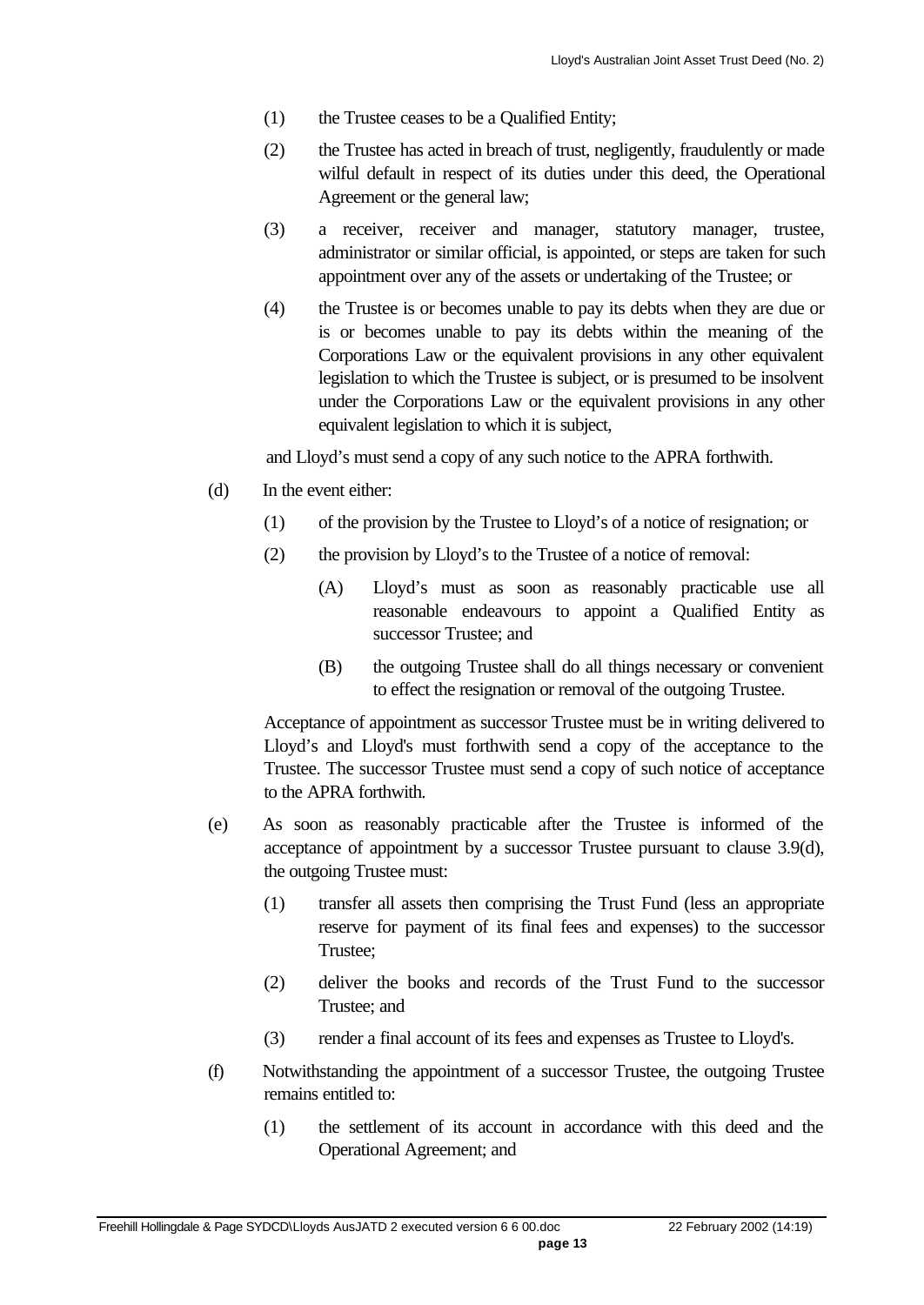- (2) reimbursement from the Trust Fund of any expenses or other disbursements or indemnities (whether arising before or after its removal or resignation) to which it would have been entitled had it continued to be the Trustee.
- (g) The outgoing Trustee is absolved and released from complying with all further obligations from the date of acceptance of appointment by the successor Trustee but:
	- (i) the outgoing Trustee is not entitled to and will not ask for any release or indemnity other than those provided for in this deed or the Operational Agreement;
	- (ii) any release shall not extend to any liability the outgoing Trustee has in relation to this deed or the transactions contemplated by this deed for which the outgoing Trustee is not entitled to an indemnity under clause 9 of this deed; and
	- (iii) the outgoing Trustee retains the rights and remedies available to it under this deed or at law in relation to the performance and exercise of its powers and obligations while Trustee;
- (h) Notwithstanding the preceding provisions of this clause, the resignation or removal of the Trustee does not take effect until a successor Trustee is appointed. Any successor Trustee shall and may from the date of appointment exercise all the powers, enjoy all the rights and be subject to all duties and obligations of the Trustee under this deed as though the successor Trustee had been originally named as a party to this deed but the successor Trustee has no liability in respect of any act or event that occurs prior to the successor Trustee accepting appointment as trustee.
- (i) If no prospective successor Trustee accepts an appointment within 30 days of the notice of resignation or removal made under this clause 3.9 taking effect, and the outgoing Trustee wishes to be relieved of responsibility as trustee under this deed, the Trustee or Lloyd's may apply to the Federal Court of Australia pursuant to Division 5 of Part VII of the Act for the appointment of a Judicial Trustee.
- (j) If an outgoing Trustee takes the action specified in clause 3.9(i), it must give notice of such action forthwith:
	- (1) the APRA;
	- (2) Lloyd's or the Trustee (as the case may be); and
	- (3) in the case of the Trustee only such Policyholders which have notified the Trustee in writing that they have an actual or potential claim against the assets of the Trust Fund; and
- (k) On the appointment of a Judicial Trustee, the Trustee shall have no further responsibility under this deed as trustee other than:
	- (1) to deliver the books and records of the Trust Fund to the Judicial Trustee.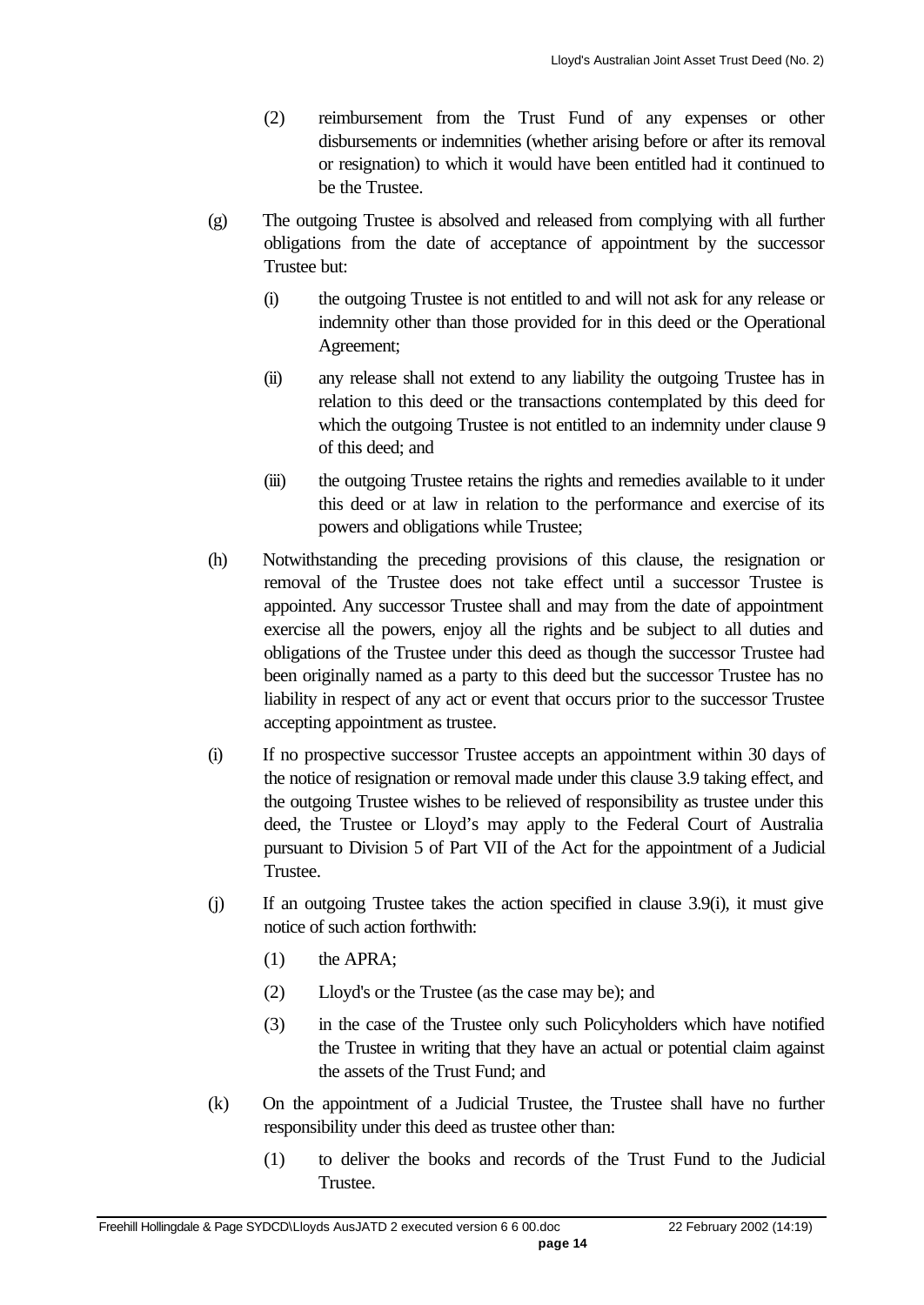- (2) To do all things necessary to transfer any assets or rights in respect of the Trust Fund to the Judicial Trustee;
- (3) to render a final account of its fees and expenses as Trustee to Lloyd's; and
- (4) liability under the deed for which it is not entitled to an indemnity under clause 9.

#### **3.10 Trustee's Obligations**

No provision of this deed requires the Trustee to expend or risk its own funds or to otherwise incur any financial liability in the performance of any of its duties or in the exercise of its rights including, but not limited to, prosecuting, defending or otherwise enforcing any claims by or against the Trust Fund.

#### **3.11 Electronic Access**

Where instructions are given by Lloyd's by electronic means, Lloyd's must operate the means of electronic access in accordance with the Operational Agreement so as to prevent unauthorised access.

### **3.12 Provision of information and notification**

- (a) The Trustee must provide Lloyd's, its auditors or agents:
	- (1) sufficient information as Lloyd's may request to allow Lloyd's to comply with its obligations under the Act, including its reporting obligations provided that the Trustee need only supply such information if it possesses that information in its capacity as Trustee; and
	- (2) such information and access to the books and records of the Trustee relating to the Trust Fund as Lloyd's may from time to time request.
- (b) Lloyd's must provide the Trustee with such information as the Trustee may reasonably request to assist the Trustee in operating and administering the Trust Fund in accordance with this deed, the Operational Agreement and the requirements of the Act provided the requested information is in Lloyd's possession at the time of request.
- (c) The Trustee must promptly inform Lloyd's of:
	- (1) any action or proposed action by any Governmental Agency in respect of the Trust Fund of which the Trustee is aware; and
	- (2) any notice, direction or other communication sent to it by APRA or any Governmental Agency or received by it from APRA or any Governmental Agency in relation to or in connection with the Trust or the Trust Fund

and must provide Lloyd's with copies of all communications, notices or directions received from any Governmental Agency, including APRA in relation to the Trust or the Trust Fund.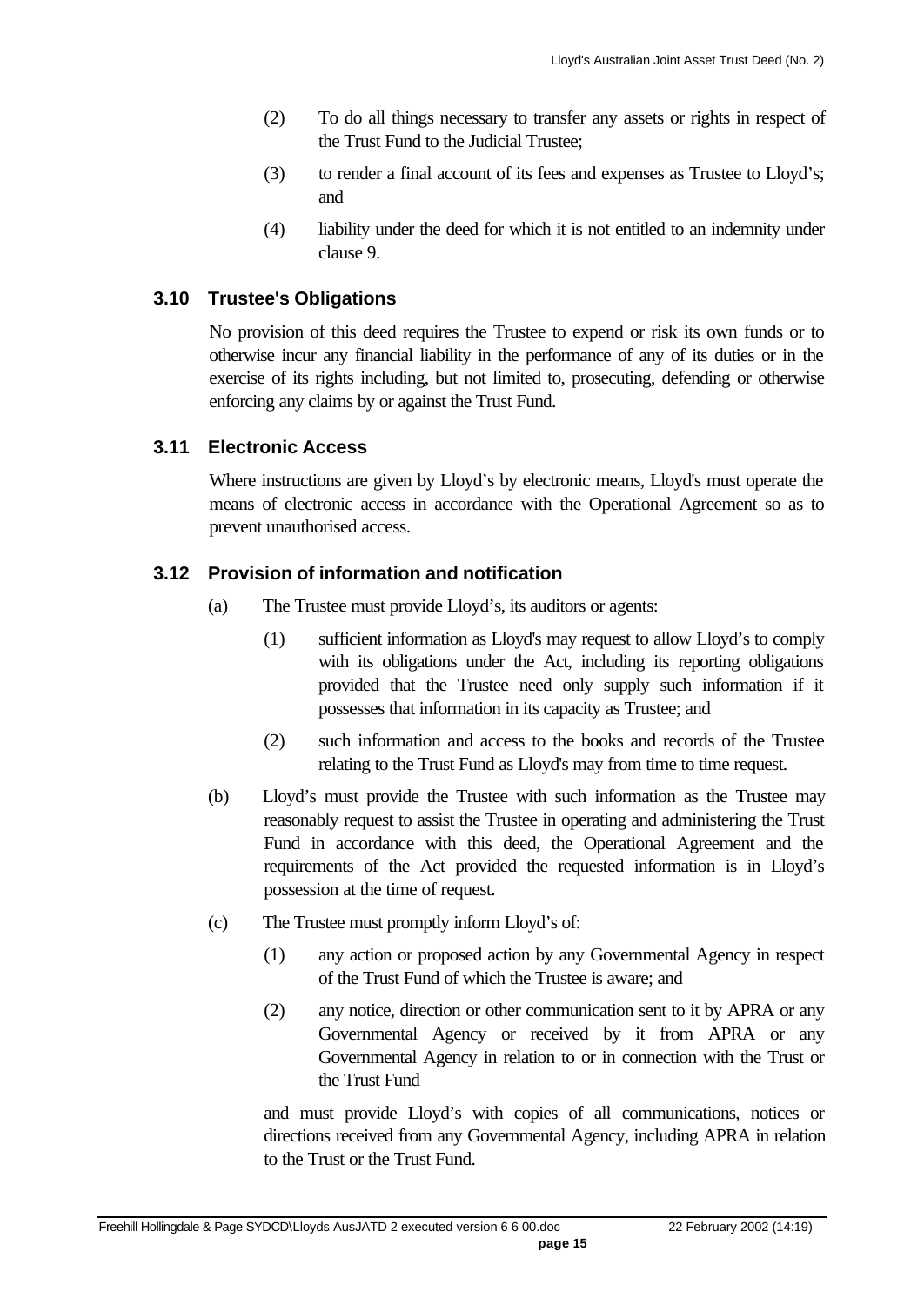(d) If any notice or document is served on the Trustee in relation to the appointment of a Judicial Trustee of the Trust Fund under Division 5 of Part VII of the Act then the Trustee must immediately provide a copy of that notice to Lloyd's and the Trustee must take such steps and do such things as Lloyd's may reasonably request in respect of any such direction.

## **4 Payment of Claims**

## **4.1 Qualifying Claims**

A claim against the Trust Fund by a Policyholder is only enforceable and becomes a Qualifying Claim when each of the following two conditions has been satisfied:

- (a) a claim has become a "Matured Claim" within the meaning of that expression in the Lloyd's Australian Trust Deed ; and
- (b) the claim remains unsatisfied in whole or in part out of the assets held by the trustee of the trust fund established under the Lloyd's Australian Trust Deed because of an insufficiency of funds.

## **4.2 Amount of and Payment of Qualifying Claims**

- (a) The amount of a Qualifying Claim is the amount of the Matured Claim referred to in clause 4.1(a) less so much of that claim (if any) that was satisfied pursuant to the terms of the Lloyd's Australian Trust Deed .
- (b) The Trustee must pay to, or to the order of, the Policyholder who made the Qualifying Claim within 10 days after the last day for payment pursuant to the terms of the Lloyd's Australian Trust Deed.
- (c) The Trustee must notify the APRA and Lloyd's that it has paid a Qualifying Claim within 10 days after making payment.
- (d) If the Trustee is not the trustee of the trust fund constituted under the Lloyd's Australian Trust Deed when a claim becomes a Qualifying Claim the Trustee may rely on a written communication from the trustee of the trust fund constituted under the Lloyd's Australian Trust Deed purporting to have been given pursuant to clause 4.2(g) of the Lloyd's Australian Trust Deed.

## **4.3 Transitional Claims**

- If:
- (a) a Policyholder obtains a judgment in any court of competent jurisdiction within Australia (or an Australian court has made an order for the enforcement in Australia of a judgment of a court of another country or for the enforcement in Australia of the award of an arbitrator whether or not the arbitration was held in Australia or was conducted in accordance with Australian law) in respect of a liability under an Transitional Policy; and
- (b) such judgment or order has become final in the sense that the particular litigation has been concluded, either through failure to appeal within the time permitted or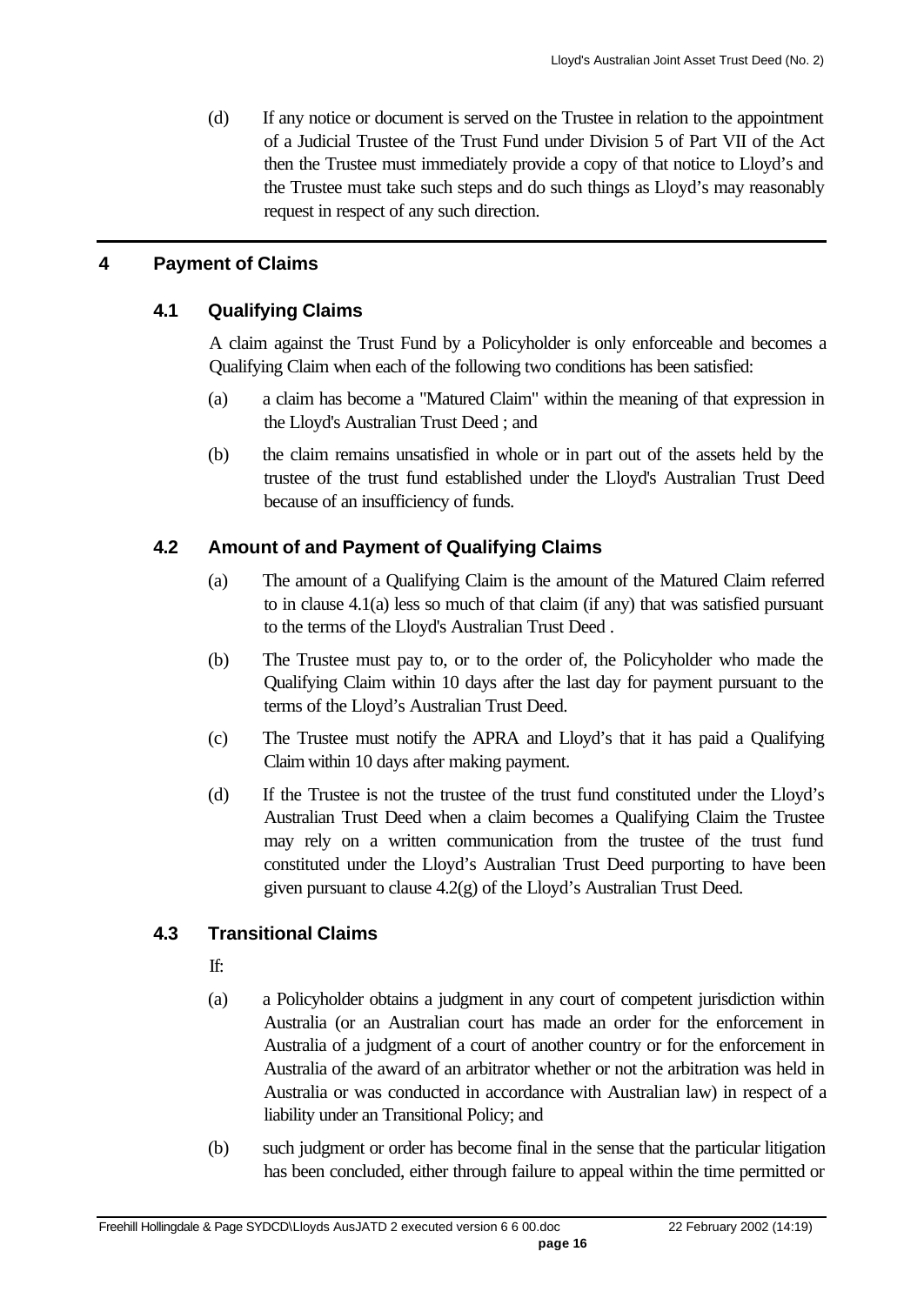through exhaustion of all possible avenues of appeal or review permitted by applicable law,

the Policyholder may make a claim on the Trustee for payment out of the Trust Fund of an amount equal to the amount of the judgment (excluding any amount not expressly covered by the Transitional Policy) by serving on the Trustee a statutory declaration or affidavit from the Policyholder's legal advisers stating that to the best of the adviser's knowledge, information and belief but without further qualification:

- (1) that the copy of the judgment or order attached or exhibited to the statement is a true copy of the judgment or order of which it purports to be a copy and that the judgment or order satisfies the requirements of paragraphs (a) and (b) above;
- (2) the syndicate and year of account of the Transitional Policy in respect of which the judgement or order was obtained or if the judgment or order relates to more than one syndicate or more than one year of account, the portion (as a sum of money) that is allocated to each such syndicate and each such year of account; and
- (3) that the judgment or order:
	- (A) does not include any amount not expressly covered by the Transitional Policy; or
	- (B) includes amounts not expressly covered by the Transitional Policy and that the amount or amounts thereof are not included in the amount claimed.
- (c) The Trustee may rely on any statutory declaration or affidavit served on it by a Policyholder's legal adviser pursuant to clause 4.3(a) without the need for further enquiry and there will be no recourse against the Trustee for any such reliance.

## **4.4 Payment of Transitional Claims**

- (a) Upon receipt of a Transitional Claim, the Trustee must within 7 Business Days:
	- (1) notify Lloyd's; and
	- (2) provide copies of the documents received under clause 4.3 to Lloyd's.
- (b) Lloyd's must determine and advise the Trustee not later than 15 Business Days after service on the Trustee of a claim made under clause 4.3 (or, in the case of the termination date of the Trust Fund being less than 20 days following such date of service, the day before that termination date), whether the judgment or order is one in respect of:
	- (1) underwriters' respective liabilities under a Transitional Policy; and
	- (2) the syndicate and year of account to which the Transitional Claim relates,

and if Lloyd's fails so to advise of such determination, the judgment or order is deemed to be one in respect of underwriters' respective liabilities under a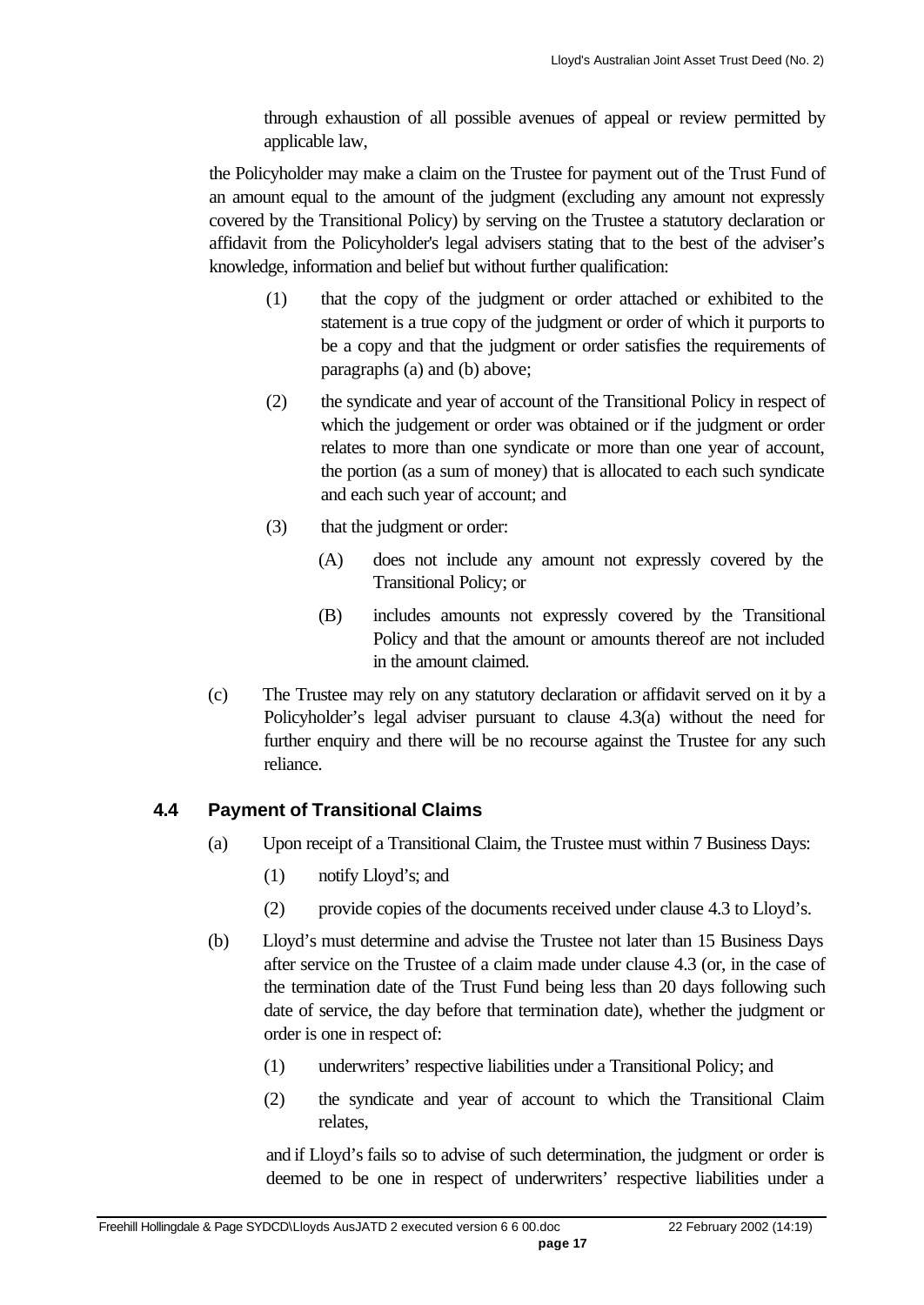Transitional Policy and in respect of the syndicate and year of account specified in the statutory declaration or affidavit from the Policyholder's legal advisers referred to in clause 4.3.

- (c) Lloyd's may at any time prior to the payment by the Trustee of a Transitional Claim notify the Trustee if such claim has been satisfied.
- (d) The Trustee must (subject to clause 4.4(e)) pay to, or to the order of, the Policyholder who made the Transitional Claim within 20 days after the expiration of the period referred to in clause 4.4(b) an amount equal to the amount of the judgment or order (excluding any amounts not expressly covered by the Transitional Policy) if:
	- (1) a Transitional Claim has been made on it pursuant to clause 4.3; and
	- (2) Lloyd's has not, within the period specified in clause 4.4(b), advised the Trustee that:
		- (A) the underwriters' respective liabilities are not under a Transitional Policy; or
		- (B) the judgment or order provided to the Trustee by the Policyholder relates to a syndicate or year of account which differs from that specified in the claim on the Trustee made in accordance with clause 4.3; or
	- (3) Lloyd's has not, prior to the payment by the Trustee of the Transitional Claim, notified the Trustee that the judgment or order has been satisfied
- (e) The Trustee must notify the APRA that it has paid all or part of a Matured Claim within 10 days after making payment.

#### **4.5 Limitations**

- (a) No Policyholder has any right of any nature or description under this deed to seek to enforce a claim or otherwise bring an action against the Trustee or Lloyd's except as provided in this deed.
- (b) A Policyholder may bring proceedings in any court of competent jurisdiction in Australia to challenge:
	- (1) a determination of Lloyd's under clause 4.4(b); or
	- (2) a notification by Lloyd's under clause 4.4(c);
- (c) A Policyholder may bring proceedings in any court of competent jurisdiction in Australia to compel the Trustee to make a payment in accordance with clause 4.4(d).
- (d) No Policyholder may:
	- (1) require an accounting from the Trustee ; or
	- (2) enquire into the administration of the Trust Fund.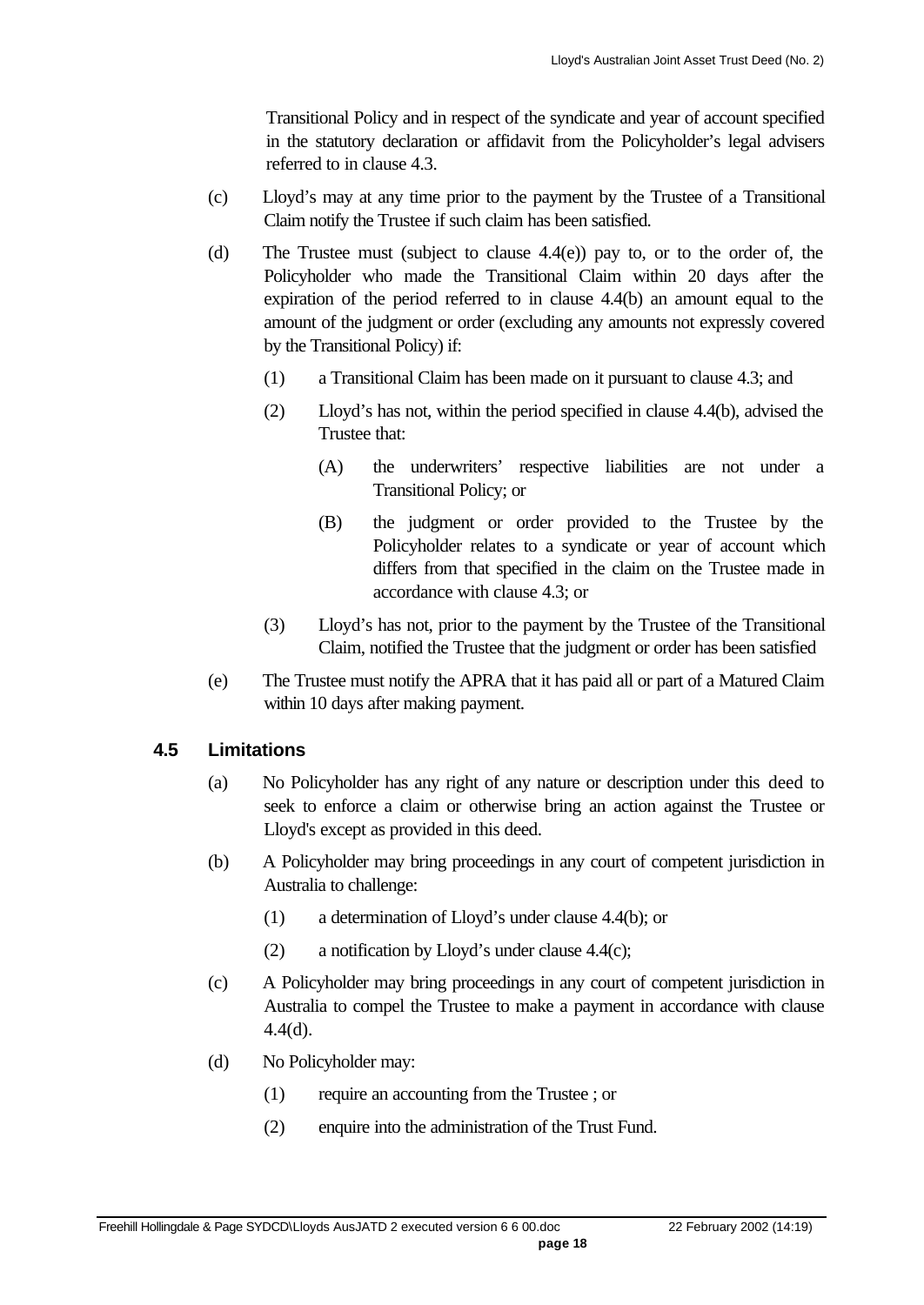#### **4.6 Treasurer Demand**

- (a) The Trustee must pay out of the Trust Fund on receipt of a written demand from the Treasurer in accordance with clause 4.6(b) the amount specified in that demand.
- (b) Any demand made pursuant to clause 4.6(a) must be signed for or on behalf of the Treasurer and must state that:
	- (1) the demand is made pursuant to this clause;
	- (2) the Treasurer would have been entitled to exercise his or her rights pursuant to section 94 of the Act as in force immediately prior to the Effective Date to obtain the amount demanded; and

in the opinion of the Treasurer, the demand is made in respect of a right privilege obligation or liability acquired accrued or incurred under the Act as in force immediately prior to the Effective Date.

#### **4.7 Sale of Trust Fund Assets**

- (a) Unless otherwise directed in writing by Lloyd's and subject to the provisions of this clause 4.7, the Trustee must not dispose of any assets of the Trust Fund.
- (b) Payment of a Qualifying Claim under clause 4.2(c) or a Matured Claim under clause 4.4(d) must be made to, or to the order of, the Policyholder by whom, or on whose behalf, the claim was made.
- (c) Payment of a Treasurer Demand under clause 4.6 must be made to, or to the order of, the Treasurer.
- (d) Payment of Qualifying Claims, Matured Claims, Treasurer Demands and Trustee Claims must be made to the extent available and practical and out of the following assets in the following order to the extent that assets are available for that purpose:
	- (1) from any cash in the Trust Fund (other than amounts which form part of the Distributable Income of the Trust Fund);
	- (2) from the proceeds of the sale by the Trustee of any or all of the marketable securities or other investments (other than Letters of Credit) in the Trust Fund;
	- (3) from the proceeds of the sale of any other assets in the Trust Fund (other than Letters of Credit); and
	- (4) from the proceeds of drawings against any Letter of Credit; and
	- (5) from the Distributable Income of the Trust which has not been distributed pursuant to clause 5.5(b)
- (e) The Trustee may, subject to clause 4.7(d), in its sole discretion, sell all or part of the Trust Fund at the prevailing market price, in order to effect timely payment of any Qualifying Claim, any Matured Claim, any Treasurer Demand or any Trustee Claim (for which the Trustee is entitled to be reimbursed or paid out of the Trust Fund) and other than as provided in clause 9 the Trustee is not liable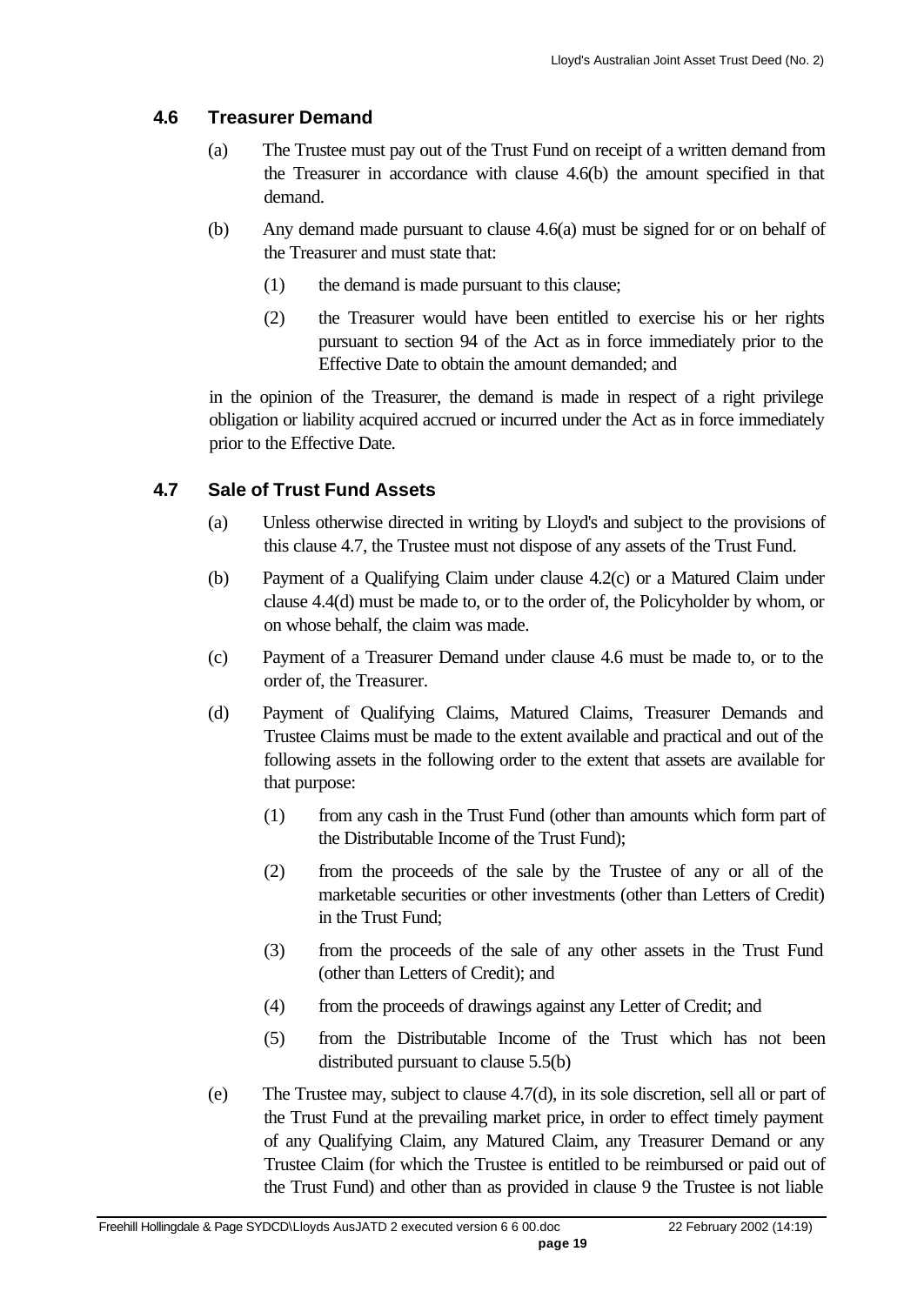for any loss incurred in the sale of assets or for its selection of the assets to be sold or the timing of sale.

#### **4.8 Priority of Payments Out of Trust Fund**

- (a) Any obligation on the Trustee pursuant to this deed or the Operational Agreement to pay any sum to Lloyd's or the trustees of a Premiums Trust Fund is satisfied by payment of that sum to the Lloyd's Clearing Account, Australia or to such other account as Lloyd's may notify the Trustee in writing from time to time.
- (b) The following priority applies to payments to be made out of the Trust Fund:
	- (1) the payment of Trustee Claims;
	- (2) the payment of any Taxes;
	- (3) the payment of Qualifying Claims, Matured Claims and Treasurer Demands;
	- (4) the payment of Distributable Income; and then
	- (5) the payment of any other monies required to be paid in accordance with this deed.

### **5 Administration and Use of Trust Fund**

#### **5.1 Trustee's Powers**

In connection with the management and investment of the Trust Fund, but subject to the provisions of this deed and the Operational Agreement, the Determination and Rules, the Trustee has all of the powers of a natural person with respect to that person's own assets.

#### **5.2 Commingling**

- (a) The Trustee may commingle the assets of the Trust Fund with those of any trust fund established under the Lloyd's Australian Trust Deed and also with any assets of the trust fund established under the trust deed dated 6 June 2000 between Lloyd's and the Trustee and entitled Lloyd's Australian Joint Asset Trust Deed (No. 1).
- (b) The Trustee will not commingle (or allow to be commingled) the assets of the Trust Fund with assets belonging to itself or any custodian.
- (c) The Trustee will not allow the assets of the Trust Fund to be commingled in any registered name, or account, at any custodian or Recognised Depository with those of any other client of the Trustee.
- (d) The names in which the assets may be registered and the names of the accounts at any custodian or Recognised Depository in which assets comprising the Trust Fund may be held will be listed in the Operational Agreement.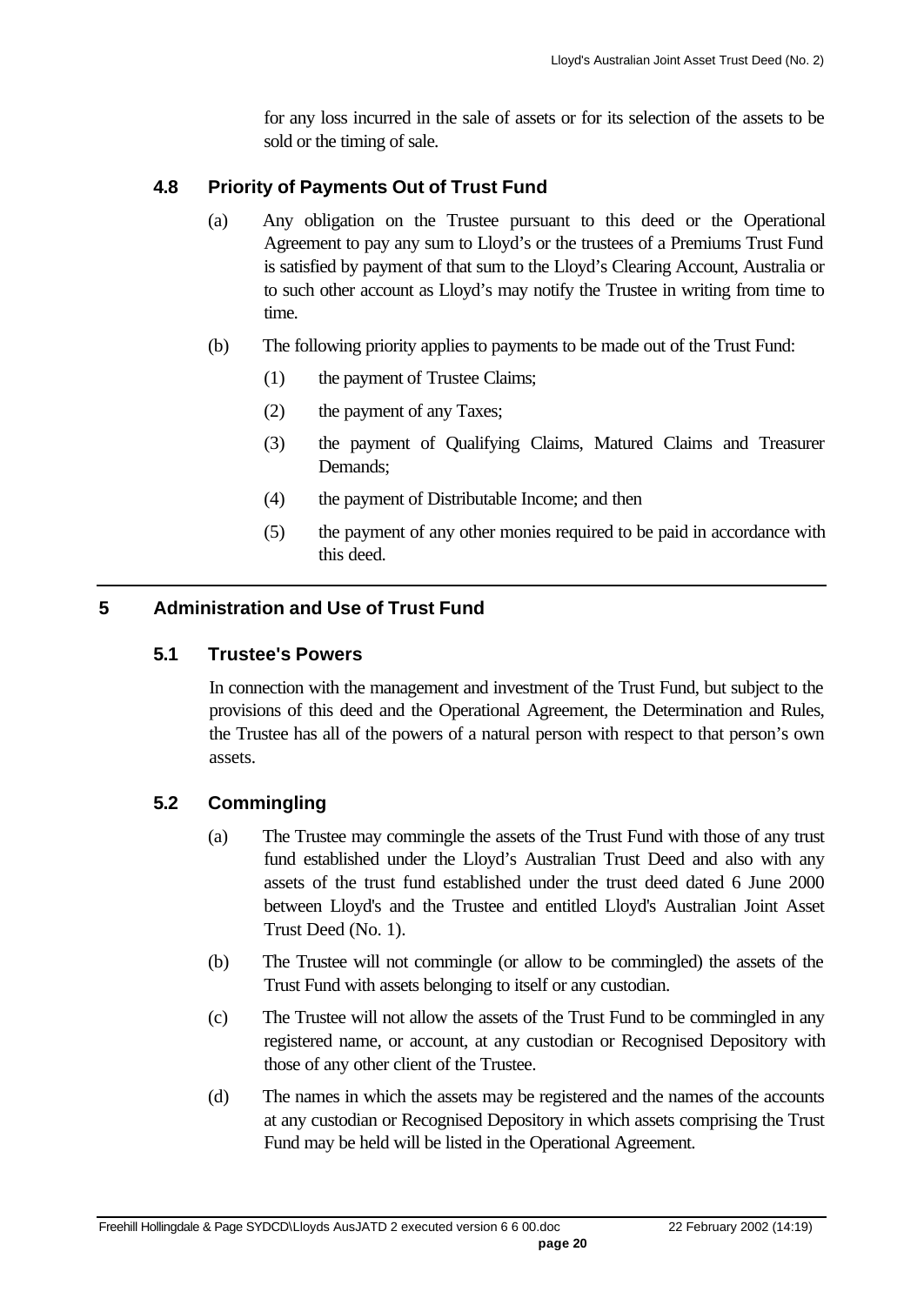## **5.3 Management of Trust Fund**

- (a) Lloyd's may, subject to Part 7.3 of the Corporations Law, from time to time direct the Trustee (or such other person as the Trustee may nominate from time to time for the purpose) in accordance with the Operational Agreement and this deed to invest or reinvest any part of the Trust Fund (except to the extent that that part of the Trust Fund consists of Letters of Credit) in a manner permitted under the Act:
	- (1) in any stocks, bonds and securities;
	- (2) by making or changing any deposit; or
	- (3) by selling or disposing of any negotiable assets of the Trust Fund,

and the Trustee must, subject to any direction or rule made under the Act in relation to any asset of the Trust Fund, act on such direction.

- (b) Unless Lloyd's directs the Trustee under clause 5.3(a) and subject to clause 5.3(e), the Trustee must not make, and has no responsibility to make, an has no liability for omitting to make, any investment of the Trust Fund other than depositing the Trust Fund (except to the extent the Trust Fund consists of Letters of Credit) with a Bank.
- (c) The Trustee is under no duty to give, and has no liability for omitting to give, any investment advice to any person in connection with the Trust Fund.
- (d) The Trustee must notify Lloyd's in accordance with the Operational Agreement, as soon as reasonably practical after it becomes aware of any rights to conversion, subscription, voting or other rights pertaining to that part of the Trust Fund referred to in clause 5.3(a) and of any default in the payment of principal or interest. The Trustee must execute all such rights in accordance with the instructions of Lloyd's.
- (e) In the absence of instructions from Lloyd's pursuant to clause 5.3(d) the Trustee may but is not obliged to:
	- (1) in the case of any rights or similar entitlement of a renouncable nature which bear an expiration date,
		- (A) sell, or authorise or direct the issuer to sell, the entitlement; and
		- (B) if the entitlement is sold, promptly deposit the proceeds of sale into the Trust Fund;
	- (2) in the case of:
		- (A) the right to elect whether or not to participate in a dividend reinvestment plan:
		- (B) a right to elect to convert of a security to shares or cash; or
		- (C) the right to elect to receive a dividend in cash or in some other form of property (such as shares),

elect for cash.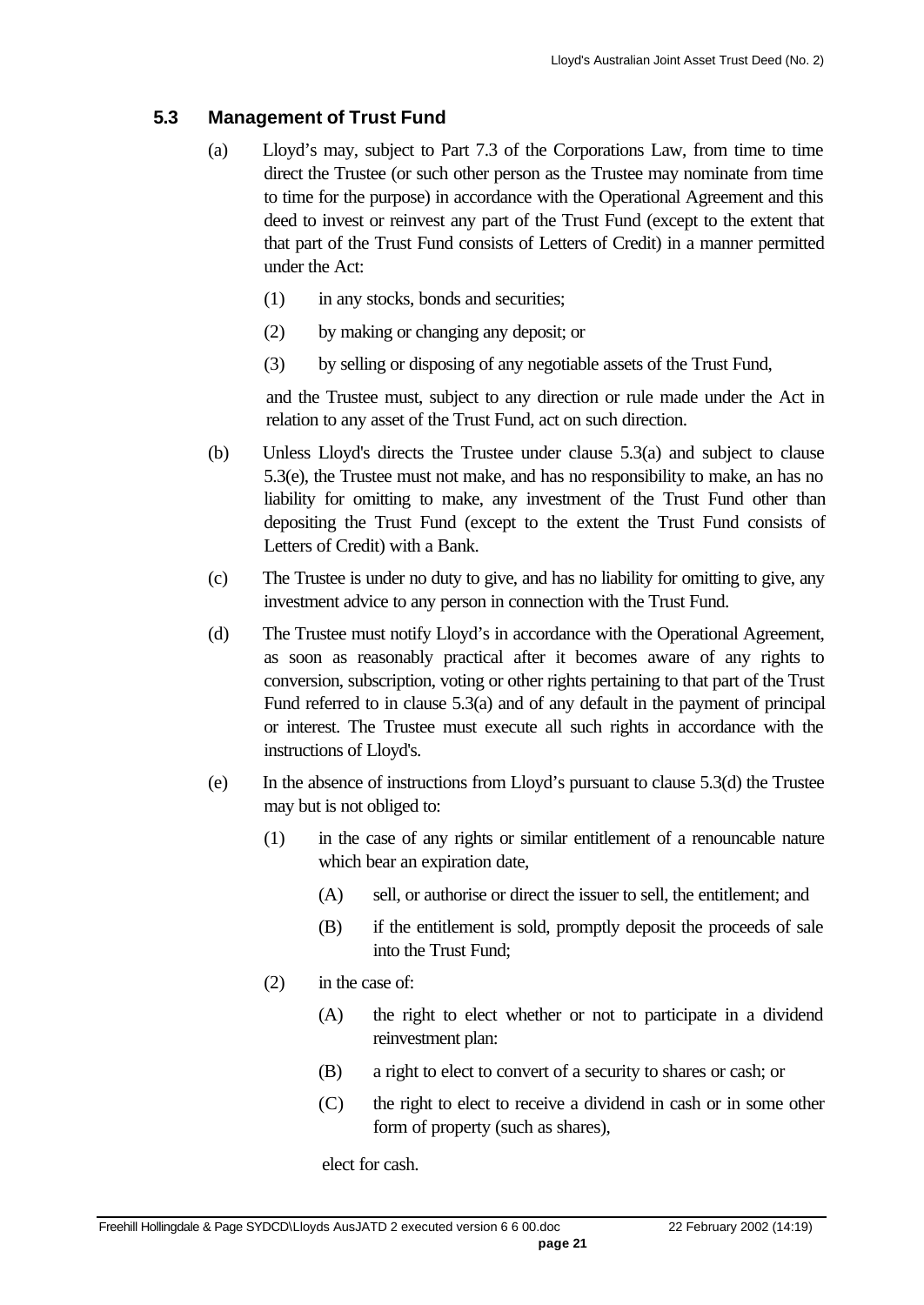- (3) in the case of:
	- (A) the right to exercise a call or a put option or a warrant;
	- (B) the right to accept a takeover or similar offer; or
	- (C) a call being made in respect of any security comprising the Trust Fund,

take any action the Trustee considers appropriate.

(f) Lloyd's must ensure that any direction to the Trustee to invest or reinvest any part of the Trust Fund pursuant to clause 5.3(a) will not prevent the Trustee from paying any Qualifying Claim or any Transitional Claim within the time period specified in clauses 4.2 and 4.4 respectively.

#### **5.4 Borrowings**

The Trustee must not:

- (a) borrow or raise any money for the purposes of the Trust Fund;
- (b) charge any part of the Trust Fund; or
- (c) incur, or allow to be incurred, a liability that is not connected with the administration of the Trust Fund in accordance with this deed, the Operational Agreement or the Act.

#### **5.5 Distributable Income**

- (a) The Trustee must collect all Investment Income paid or receivable in respect of the Trust Fund and reinvest the same as an asset of the Trust Fund as directed in writing by Lloyd's.
- (b) The Trustee must, subject to any direction made under the Act, distribute the Distributable Income in respect of a Financial Year:
	- (1) in accordance with instructions in writing from Lloyd's from time to time;
	- (2) to the trustees of the Premiums Trust Funds of the Current Contributors or such other persons as directed by Lloyd's (as notified by Lloyd's);
	- (3) in shares notified by Lloyd's from time to time.
- (c) As at the end of each Financial Year:
	- (1) the Trustee holds the Distributable Income which has not then been distributed on trust for the trustees or persons referred to in clause 5.5(b); and
	- (2) those trustees (in their capacity as trustees of each of the Premiums Trust Funds of such members) or those persons have an absolute vested and indefeasible interest in that amount;

in shares as directed by Lloyd's and, failing such direction, in equal proportions.

(d) If at the expiration of 90 days after the end of a Financial Year, Distributable Income in relation to that Financial Year has not been distributed, the Trustee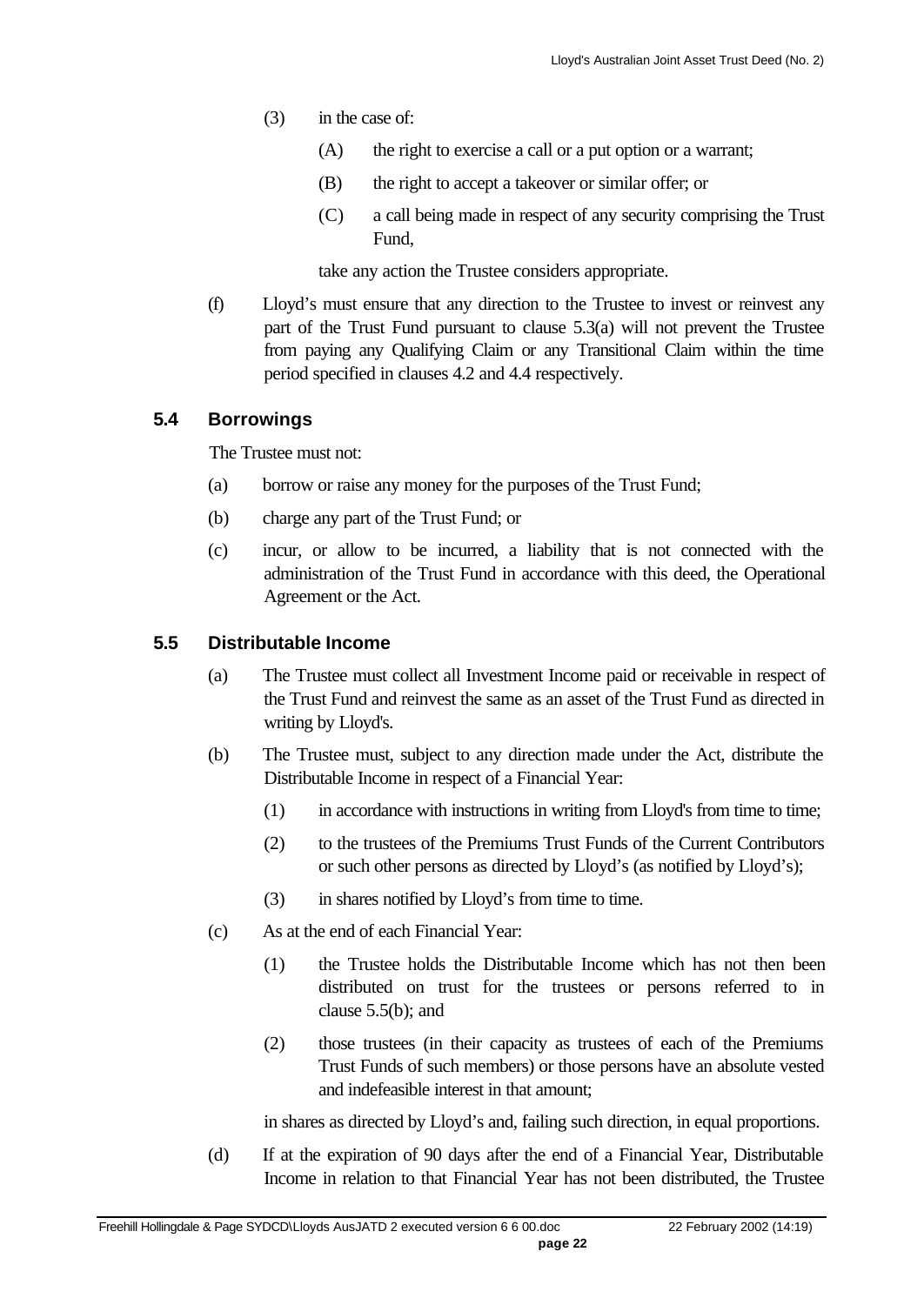must distribute that income to the trustees of each of the Premiums Trust Funds of the members of the Relevant Syndicates in equal shares.

- (e) The Trustee must notify Lloyd's of the extent to which the distribution is composed of, and the types of, income and capital.
- (f) If in respect of any Financial Year, the amount of the Net Taxable Income exceeds the amount of the Net Income, the Trustee must act on direction from Lloyd's in determining whether or not any or all of that excess amount is to form part of the Distributable Income for that Financial Year.
- (g) To the extent there is an amount payable to a person otherwise than in accordance with clause 5.5(b) the Trustee must first make that payment of out of corpus and thereafter make the payment by application of the income of the Trust which has not been distributed pursuant to clause 5.5(b);
- (h) On the termination of the Trust, any money remaining after satisfaction by the Trust of all its obligations in respect of the Trust Fund that is referable to a Relevant Underwriter must be paid to the trustees of the relevant Premiums Trust Fund for that Relevant Underwriter.
- (i) Any amount of Distributable Income which has not been distributed pursuant to this clause 5.5 is available to meet any Trustee Claim or Matured Claim.

#### **5.6 Letters of Credit**

- (a) If the assets of the Trust Fund consist in whole or in part of a Letter of Credit (which Letter of Credit may be issued by the Trustee or an affiliate in its commercial capacity and not its capacity as Trustee) the Trustee must;
	- (1) in the absence of notice from Lloyd's at least 30 days in advance of any termination of the Letter of Credit to the effect that:
		- (A) the Letter of Credit will be renewed or extended before its expiry date;
		- (B) other assets will be substituted for the Letter of Credit before its expiry date; or
		- (C) failure to draw down the letter of credit will not result in the amount held in the Trust Fund falling below the Minimum Amount; or
	- (2) if the Trustee receives notice pursuant to clauses  $5.6(1)(A)$  or (B) and the Trustee does not receive any such renewed or extended Letter of Credit or substitution of assets as the case may be at least 14 days prior to any termination of the Letter of Credit;

draw down the Letter of Credit and hold the proceeds as an asset of the Trust Fund pursuant to the terms of this deed.

(b) The Trustee must within 14 days of receipt of a written notice from Lloyd's to that effect :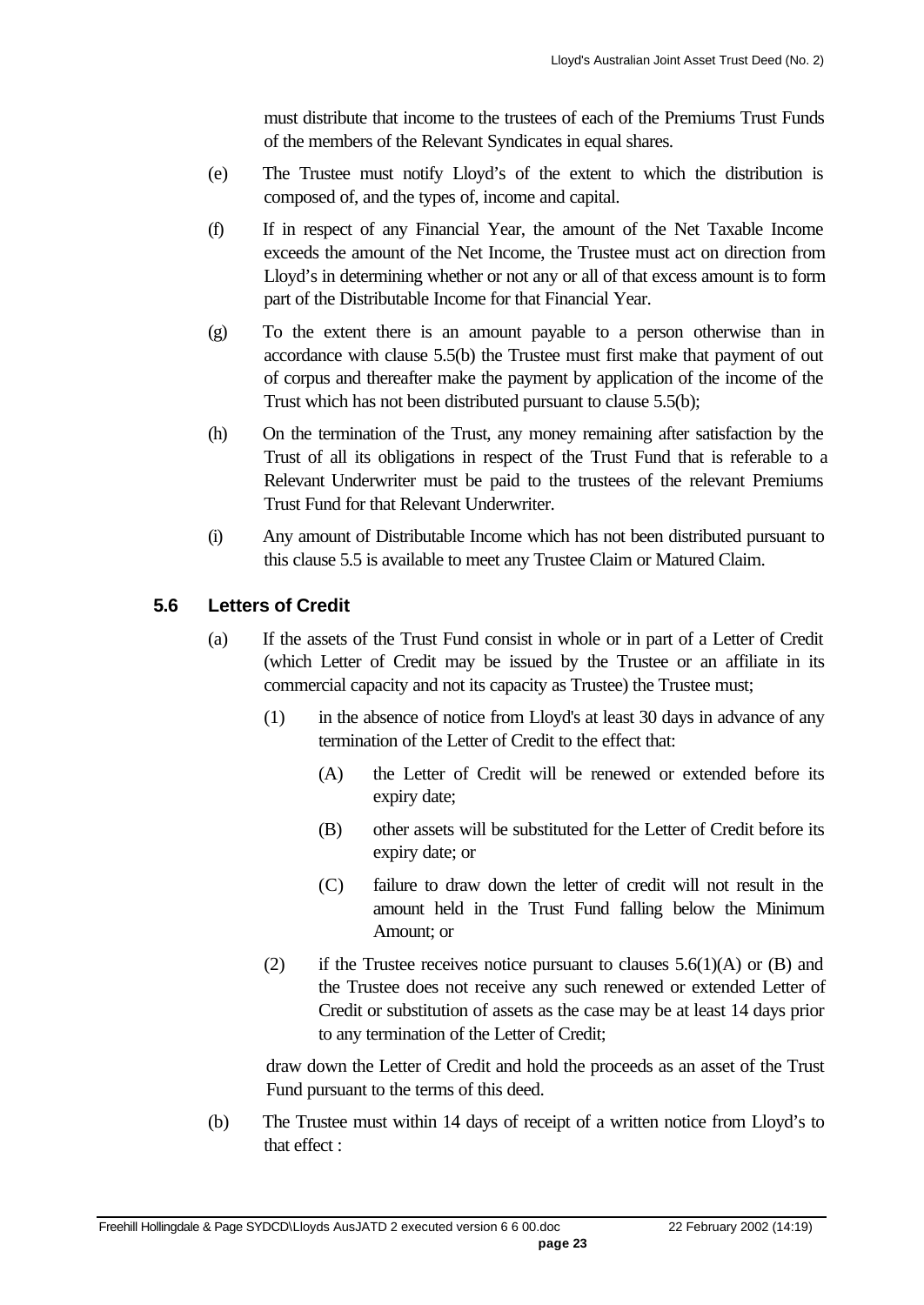- (1) surrender any Letter of Credit where at the time the Letter of Credit is surrendered, the Trustee receives as an asset of the Trust Fund property (including another Letter of Credit) having a value not less than the face value of the Letter of Credit that is being surrendered;
- (2) surrender or vary any Letter of Credit if the Trustee is satisfied that the consequences of such surrender or variation are such that the value of the property in the Trust Fund will not, as a result of the surrender or variation, be less than the Minimum Amount.

## **5.7 Contributions to the Trust Fund**

The Trustee may receive further contributions to the Trust Fund from time to time to be held on the terms and conditions of this deed. Lloyd's must advise the Trustee at the time any further contribution is made of the amount of such contribution.

## **5.8 Payment of Distributable Income**

- (a) Lloyd's must not give the Trustee a direction to distribute any Distributable Income referable to any year until Lloyd's has given the Trustee a notice pursuant to clause 6.1(a) in relation to that year.
- (b) If Lloyd's directs the Trustee to distribute any Distributable Income and at that time the value of the assets of the Trust Fund:
	- (1) is less than the Minimum Amount as at such date; or
	- (2) would be less than the Minimum Amount if that distribution was made;

the Trustee is hereby irrevocably directed by the trustees of the Premiums Trust Funds of the Current Contributors to apply so much of an amount equal to the distribution as is specified in a notice in writing from Lloyd's in making good or reducing that deficiency as the case may be and the Trustee must apply the amount so specified.

## **5.9 Transfer of Funds**

Subject to any direction under the Act, Lloyd's may at any time and from time to time direct the Trustee in writing to transfer any funds in excess of the Minimum Amount as reported in the latest required notice given pursuant to clause 6.1(a) to Lloyd's or to the trustees of the Premiums Trust Funds of the Current Contributors or other persons in such proportions as may be set out in the direction or otherwise in accordance with the Operational Agreement. If the latest required notice has not been given, no transfer may be made.

## **5.10 Trustee's Authority to Hold Investments**

The Trustee is authorised to delegate from time to time the safekeeping of any of the assets held in the Trust Fund to such custodians as the Trustee and Lloyd's may agree from time to time in writing, on the following basis:

(a) The custodian must be a Bank, a subsidiary of a Bank, or a Recognised Depository;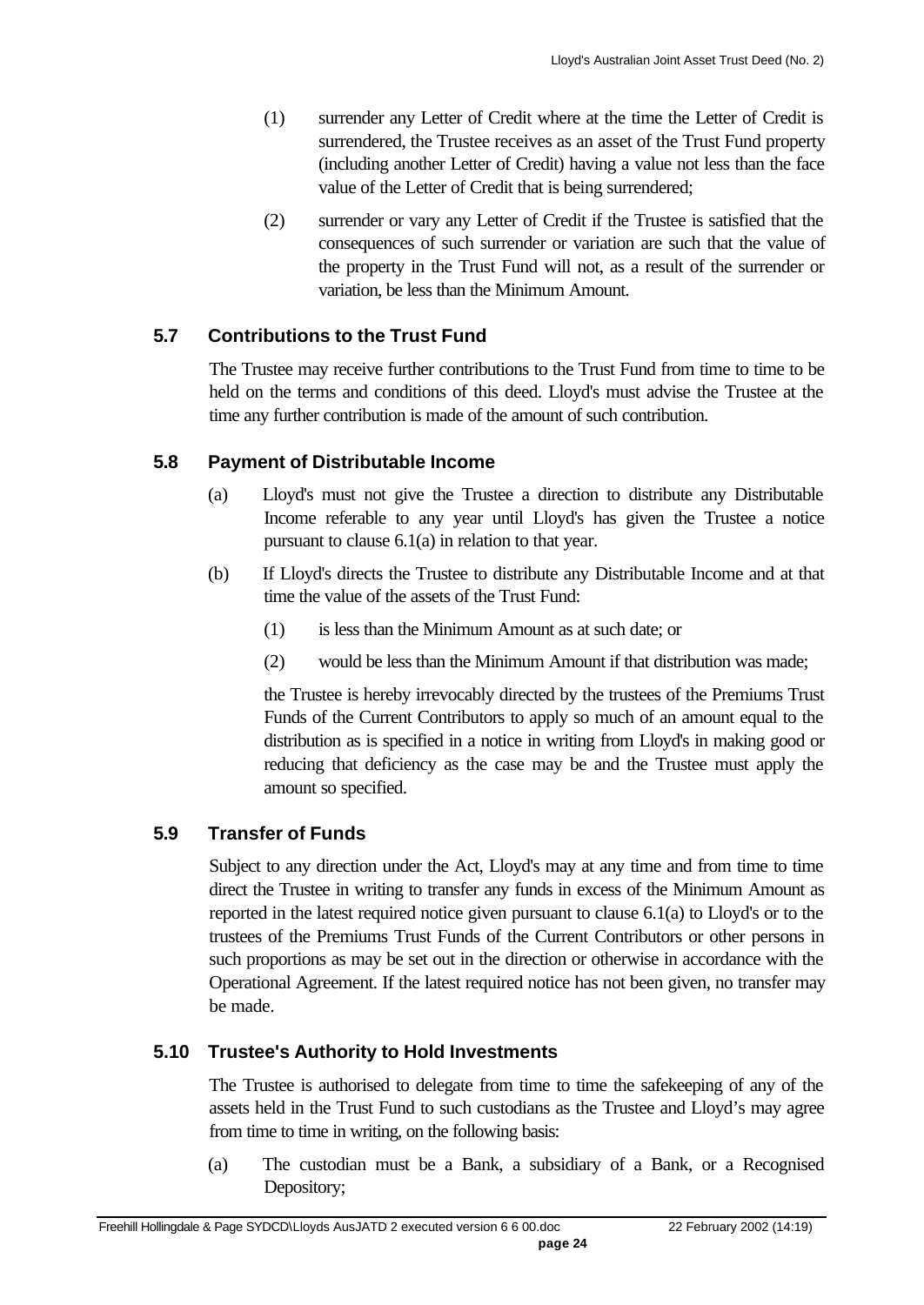- (b) The Trustee must notify Lloyd's of the appointment and dismissal of any custodian;
- (c) The Trustee's liability hereunder with respect to the duties and functions so performed by such custodians shall be the same as if such duties and functions were performed by the Trustee itself;
- (d) The custodian may be permitted to delegate the safekeeping of any of the assets held in the Trust Fund to further custodians on the same terms as in this clause 5.10;
- (e) The delegation is consistent with the requirements of the APRA in relation to custodians and managers as set out in the relevant APRA circulars;

## **5.11 Assets of the Trust Fund**

The Trustee is under no duty or obligation to require, and has no liability for omitting to require Lloyd's or the Current Contributors to make any transfers or payments of additional assets to the Trust Fund and it is to be conclusively presumed that any and all such transfers or payments to Trustee have been properly made.

## **5.12 Tax**

The trustee must pay out of the Trust Fund all Taxes which are by law payable by it in the execution of the trusts contained in this deed. In the case of any withholding Tax, the Trustee must deduct any withholding Tax due or which may become due in respect of any amount payable or which may become payable to the trustees of the Premiums Trust Funds of the Current Contributors and must remit the same to the Australian Taxation Office in accordance with the relevant provisions of the Tax Act.

## **5.13 Audit**

- (a) The Trustee must appoint a registered company auditor or (if permitted by APRA) a firm at least one of whose members is a registered company auditor (in either case approved by Lloyd's), to be Auditor of the Trust Fund.
- (b) The Trustee may after consultation with Lloyd's remove the Auditor.
- (c) The terms of appointment of the Auditor must specify that the Auditor may retire by giving not less than 3 months' notice to the Trustee (or such shorter notice agreed to by the Trustee and Lloyd's).
- (d) The remuneration of the Auditor must be set by the Trustee and approved by Lloyd's.
- (e) The Trustee must keep or cause to be kept proper books and records relating to the Trust Fund. The Trustee may establish such accounts and records as shall be reasonable and otherwise as it may determine. The Trustee must ensure that the accounts are audited by the Auditor in respect of each calendar year and each Financial Year.
- (f) Graeme Mark McKenzie, a partner in the firm of Ernst & Young, is the first Auditor of the Trust Fund and is deemed to have been appointed by the Trustee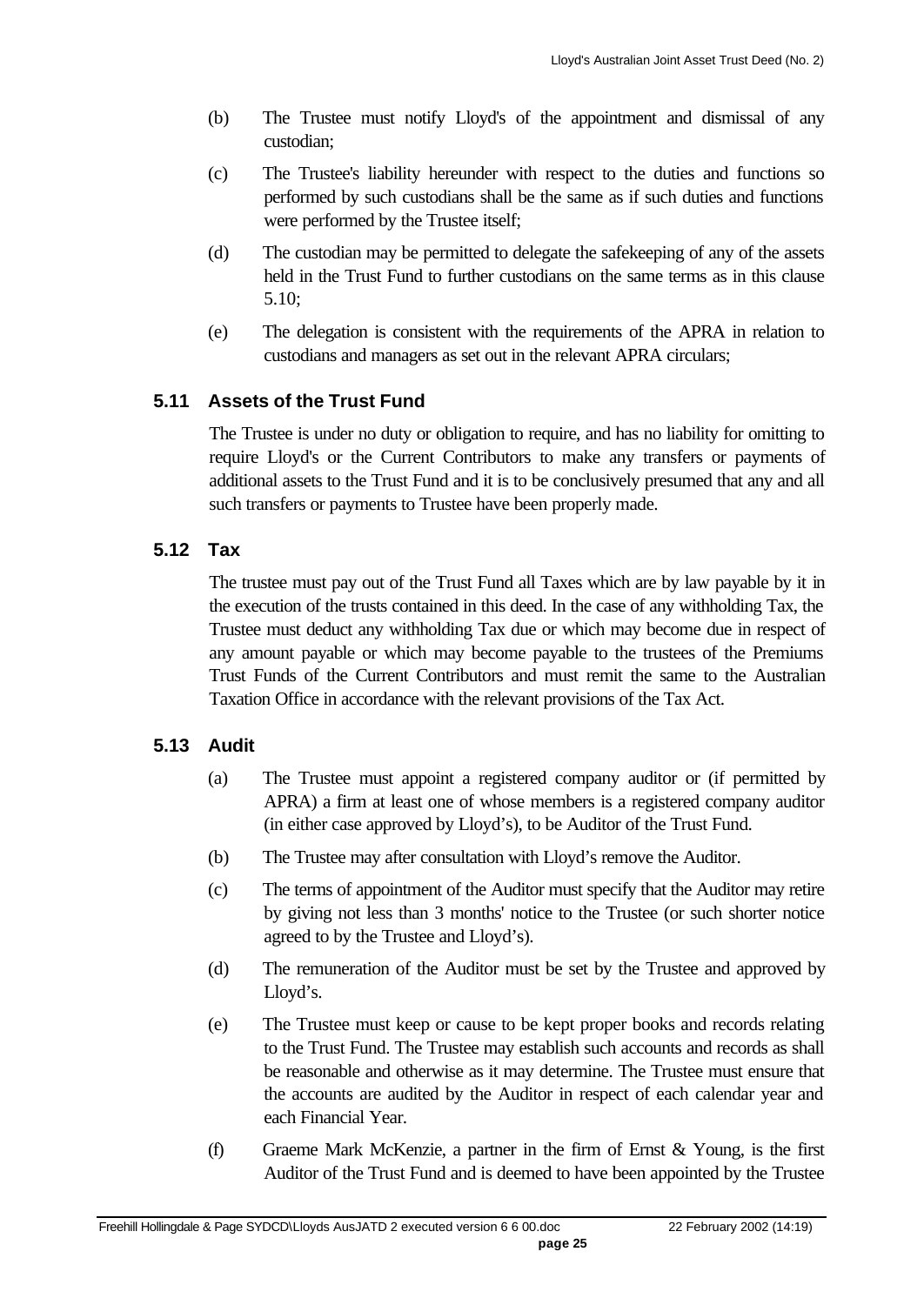and approved by Lloyd's in accordance with clause  $5.13(a)$  by the execution of this deed.

#### **5.14 Judicial Trustee**

If at any time the Trustee is a Judicial Trustee appointed pursuant to the provisions of Division 5 of Part VII of the Act, notwithstanding any provisions of this deed to the contrary, and in connection with the management and investment of the Trust Fund:

- (a) the Trustee has all of the powers of a natural person with respect to that person's own assets;
- (b) the Trustee is under no obligation to act in accordance with the directions of Lloyd's, or any other person;
- (c) the Trustee is not bound by the Operational Agreement; and
- (d) the Trustee may not make any distributions pursuant to clauses 5.5(b) and 5.5(d).

### **6 Valuation and Reporting**

#### **6.1 Notice of Minimum Amount**

- (a) Subject to clause 6.1(b), Lloyd's must determine, as at 31 December next following the Effective Date and as at 31 December in each year thereafter, the Minimum Amount and Lloyd's must advise the Trustee of the amount so determined within 52 days as at which the determination is made.
- (b) Subject to any contrary direction of the APRA, the Trustee may rely on the most recent statement from Lloyd's as to the Minimum Amount, without any recourse against the Trustee and without any obligation to make enquiry in relation to the statement.

#### **6.2 Trustee to Certify Value of Trust Fund**

- (a) The Trustee must within 30 days after 31 December in each year promptly certify as at 31 December that year to Lloyd's and, if so directed by either Lloyd's or the APRA, to the APRA:
	- (1) the existence of the Trust Fund and;
	- (2) the value of each of the assets of the Trust Fund;
	- (3) the aggregate value (net of any charges, liens or encumbrances held by the Trustee or Trustee Claims or Qualifying Claims) of the Trust Fund.
- (b) The Trustee must make the certifications contained in clause  $6.2(a)(2)$  and  $(3)$ based on the most recent values available to the Trustee whenever so directed by the APRA, Lloyd's or the Lloyd's Agent in Australia within 10 days of being so directed.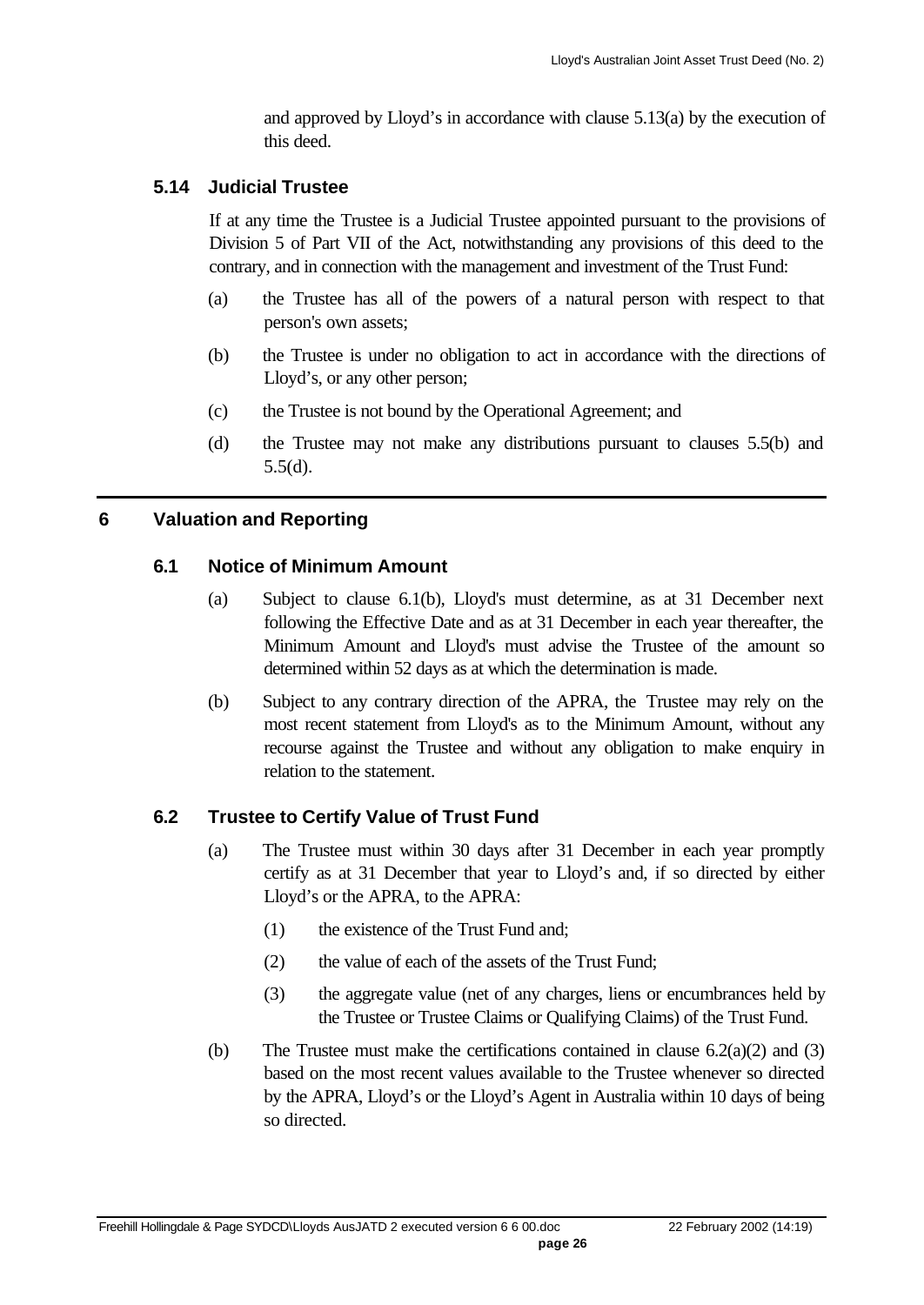- (c) Whenever the Trustee is required under this deed to value the assets of the Trust Fund, it may do so itself or employ an agent for such valuation (which agent may be a subsidiary, affiliate or associate of the Trustee).
- (d) The valuation of any assets of the Trust Fund under this clause 6.2 must be carried out in accordance with the Rules.

#### **6.3 Provision of Information to the APRA**

Lloyd's and the Trustee must make available to the other or to the APRA (as the case may require) such information as is reasonably necessary or reasonably required to enable any of them to provide information to the APRA or to undertake or cause to be undertaken any actuarial investigation required by the APRA at any time and from time to time.

#### **7 Deficiency in Trust Fund Assets**

The Trustee must give notice to Lloyd's, the Lloyd's Agent in Australia and the APRA forthwith if, on the expiration of 60 days after the date as at which the most recent valuation of a Trust Fund as provided for in clause 6.2 was made;

- (a) the value of the property in that Trust Fund is less than the Minimum Amount as at that date; and
- (b) if such deficiency has not been subsequently made good by a transfer of property to the Trustee by or on behalf of the Relevant Underwriter of an amount that is equal to or greater than the amount of the deficiency.

#### **8 Formulation of Scheme**

The principles in the Schedule are those set out for the purposes of section 92M(2) of the Act.

#### **9 Limitation of liability and indemnity of Trustee**

- (a) The Trustee has no liability in relation to this deed or the transactions contemplated by this deed except for any loss arising from :
	- (1) its fraud, negligence or breach of trust; or
	- (2) any fraud, negligence, breach of trust committed by any officers, employees or agents.
- (b) Lloyd's must indemnify the Trustee against Taxes payable by the Trustee in its capacity as trustee of the Trust Fund and any stamp duty in respect of this deed or the Operational Agreement (including all penalties in respect thereof not caused by the fraud, negligence or breach of trust of Trustee or any of its employees) and Lloyd's agrees that payment of any such duty by the Trustee is not a condition precedent to the enforcement of such indemnity.
- (c) The Trustee may, in any case where it is entitled to be indemnified or paid by Lloyd's if it incurs a cost, charge, liability or expense (including all duties, taxes,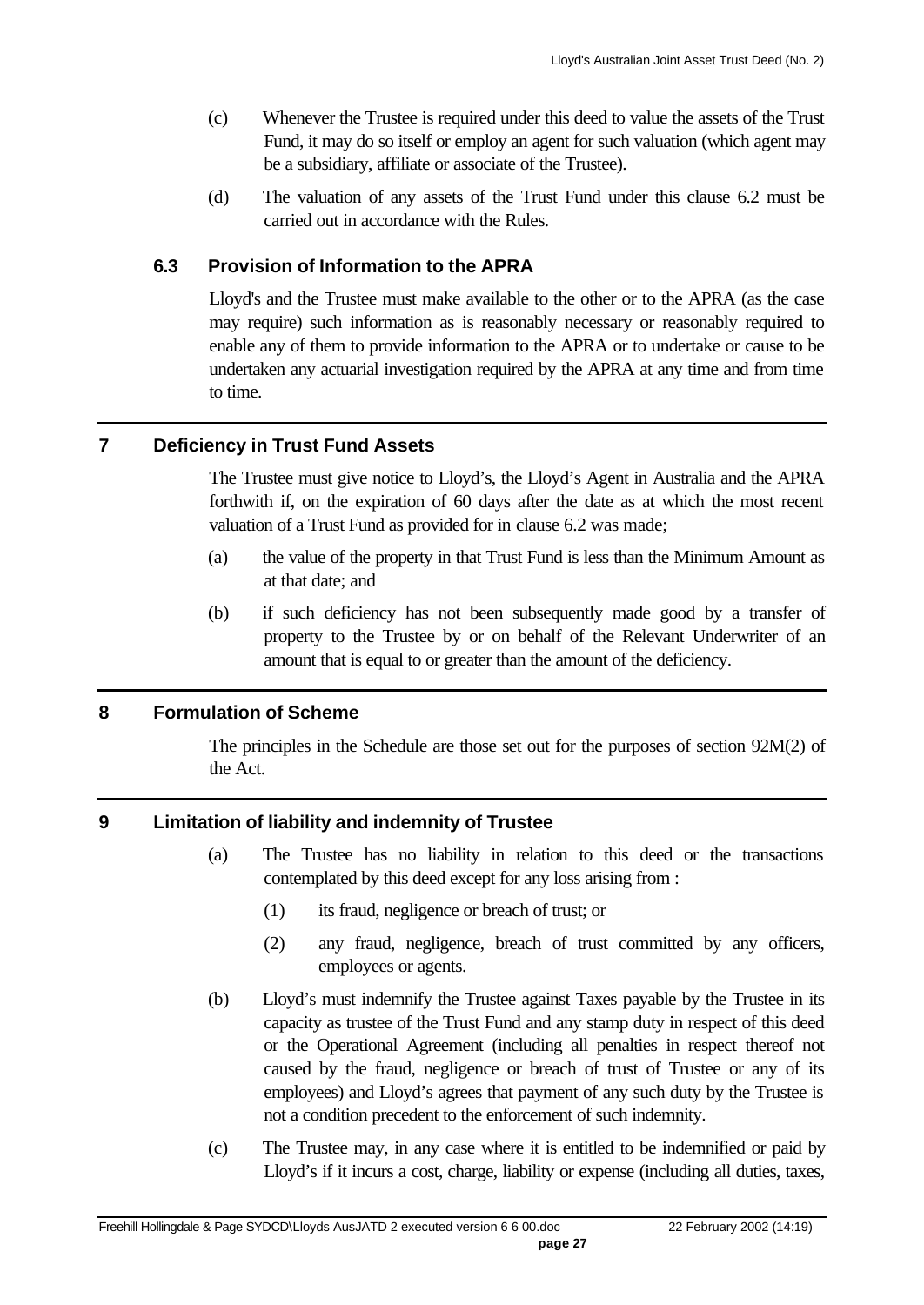fines or penalties in respect thereof not caused by the Trustee or any of its employees) require Lloyd's to advance to it before that cost, charge, liability or expense is incurred a sum sufficient to cover that cost, charge, liability or expense. A certificate signed by an authorised officer of the Trustee stating the amount of any advance requested under this clause will, in the absence of manifest error, be conclusive and binding on Lloyd's.

(d) If any sum is advanced to the Trustee pursuant to clause 9(c) the Trustee must account for the manner in which that sum is used by providing to Lloyd's written evidence of the proper application of that sum toward payment of the relevant cost, charge, liability or expense and if any or all of such sum is not required or not used to pay such cost, charge, liability or expense then the Trustee must refund the difference to Lloyd's.

#### **10 Miscellaneous**

#### **10.1 Breach of obligations**

- (a) Each party must inform the other immediately it becomes aware of any breach by it of the terms of this deed or the obligations imposed by this deed.
- (b) Each party must inform the other immediately it becomes aware that any obligations imposed on it pursuant to this deed or the transactions contemplated by this deed cannot be fulfilled.

#### **10.2 No Partnership**

Nothing herein constitutes a partnership between the Current Contributors and any underwriter, or between any of the underwriters, the underwriting business of each Relevant Underwriter being carried on for that Underwriter's sole and separate account.

#### **10.3 Governing Law**

- (a) This deed is governed by and construed and enforced in accordance with the laws of the State of New South Wales.
- (b) The parties to this deed submit to the exclusive jurisdiction of the Supreme Court of New South Wales for the purpose of determining any dispute, question or difference (including, without limitation, its existence, validity or termination) arising under, out of, or in connection with it.

#### **10.4 Amendment of this Deed**

- (a) Lloyd's has power in its discretion to amend this deed with the written consent of the Trustee such consent not to be unreasonably withheld, provided that:
	- (1) such power is exercised by the Council;'
	- (2) amendments to this deed must be in writing and signed on behalf of the Council; and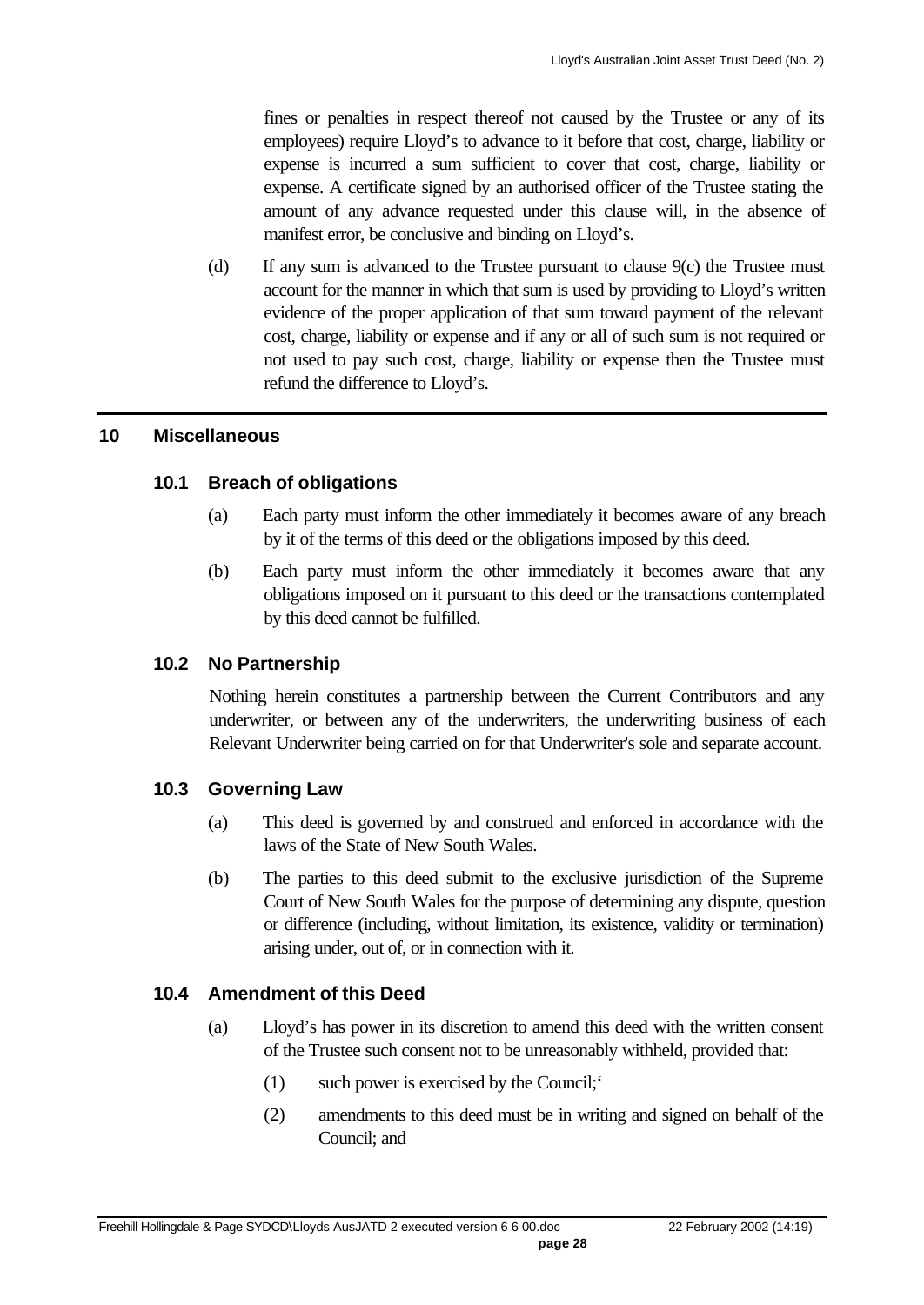- (3) no amendment becomes effective without the prior written consent of the APRA.
- (b) Lloyd's must advise the Trustee in writing when any such amendment becomes effective.

### **10.5 Notices**

- (a) Lloyd's must provide the Trustee with:
	- (1) its mailing address;
	- (2) the mailing address of the APRA; and
	- (3) the name and mailing address of Lloyd's Agent in Australia,

and must update this information from time to time as may be necessary to keep the information current. The Trustee may rely upon such information without the need to make further enquiry.

(b) Any notice required by this deed to be given by any party or parties to any other party or parties must be given in the manner specified in the Operational Agreement.

### **10.6 Partial Invalidity Does Not Invalidate Entire Deed**

If any provision of this deed is held invalid or unenforceable, the remainder of this deed shall be construed and enforced as if such provision had not been inserted herein.

#### **10.7 Further assurances**

Each party must do all things necessary to give full effect to this deed and the transactions contemplated by this deed.

#### **10.8 Counterparts**

- (a) This deed may be executed in counterparts.
- (b) Both counterparts, taken together constitute one instrument.

#### **10.9 Attorneys**

Each of the Attorneys executing this deed states that the Attorney has no notice of the revocation of the power of attorney appointing that Attorney.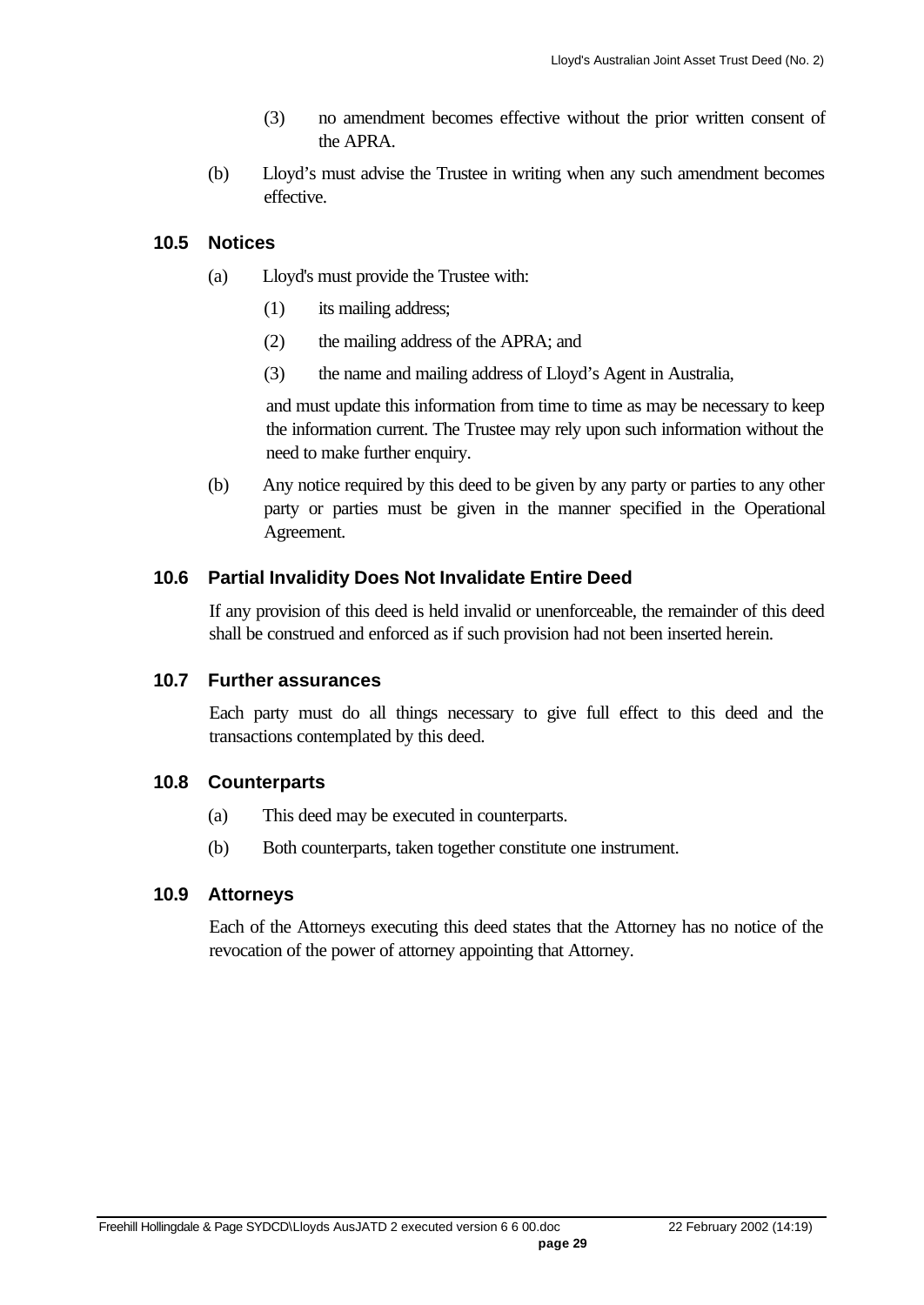## **Schedule - (Clause 8.1)**

Section 92M(2) principles

- 1 The assets of the Trust Fund are available to meet a Relevant Underwriter's share of a liability under an Australian Policy;
	- (a) if on the day on which the Federal Court of Australia approved a scheme formulated under section 92M of the Act, property was held in respect of that underwriter under the Lloyd's Australian Trust Deed; and
	- (b) then only to the extent to which property which was held in respect of that underwriter under the Lloyd's Australian Trust Deed is insufficient to meet such liabilities (including the Underwriter's share of the costs of judicial management).
- 2 The assets of the Trust Fund we available to meet a Treasurer Demand.
- 3 Claims may be met when the scheme administrator has determined that the claim is payable, notwithstanding the fact that no judgment may have been entered in favour of the Policyholder.
- 4 Costs of winding-up or dissolution of the Trust Fund must first be met from the Security Deposit
- 5 No liabilities of an Underwriter which may be met from property held pursuant to the terms of this deed may be met from any property held pursuant to the terms of the Trust Deed made 6 June 2000 and entitled Lloyd's Australian Joint Asset Trust Deed (No. 1).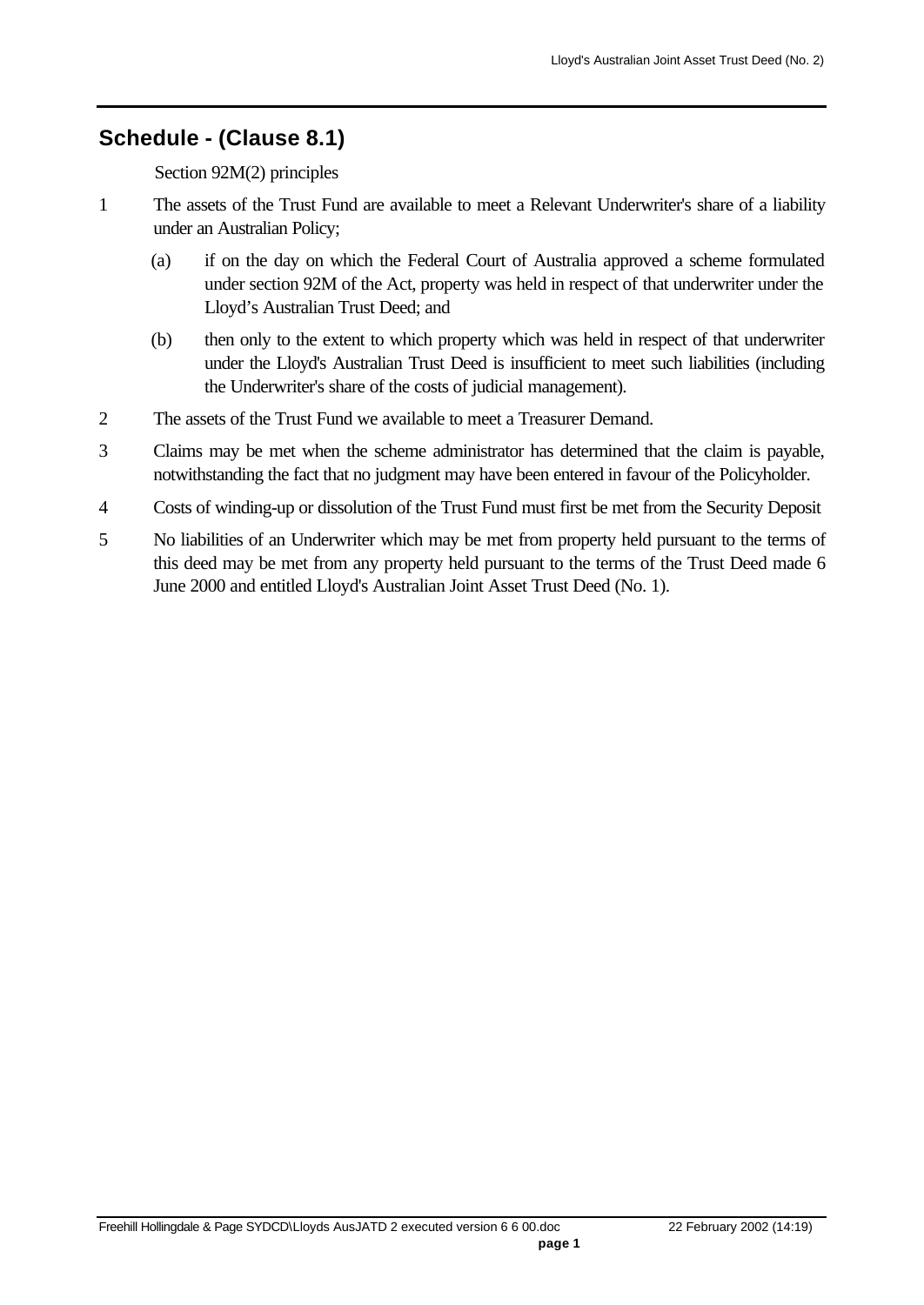## **Executed as a deed: Signed sealed and delivered** for **Lloyd's**

by its attorney in the presence of:

Witness **Attorney** 

\_\_\_\_\_\_\_\_\_\_\_\_\_\_\_\_\_\_\_\_\_\_\_\_\_\_\_\_\_\_\_\_ \_\_\_\_\_\_\_\_\_\_\_\_\_\_\_\_\_\_\_\_\_\_\_\_\_\_\_\_\_\_\_\_\_

\_\_\_\_\_\_\_\_\_\_\_\_\_\_\_\_\_\_\_\_\_\_\_\_\_\_\_\_\_\_\_\_ \_\_\_\_\_\_\_\_\_\_\_\_\_\_\_\_\_\_\_\_\_\_\_\_\_\_\_\_\_\_\_\_\_

\_\_\_\_\_\_\_\_\_\_\_\_\_\_\_\_\_\_\_\_\_\_\_\_\_\_\_\_\_\_\_\_ \_\_\_\_\_\_\_\_\_\_\_\_\_\_\_\_\_\_\_\_\_\_\_\_\_\_\_\_\_\_\_\_\_

\_\_\_\_\_\_\_\_\_\_\_\_\_\_\_\_\_\_\_\_\_\_\_\_\_\_\_\_\_\_\_\_ \_\_\_\_\_\_\_\_\_\_\_\_\_\_\_\_\_\_\_\_\_\_\_\_\_\_\_\_\_\_\_\_\_

Name (please print) Name (please print)

## **Signed sealed and delivered** for **National Australia Trustees Limited** by its attorney in the

presence of:

Witness **Attorney** 

Name (please print) Name (please print)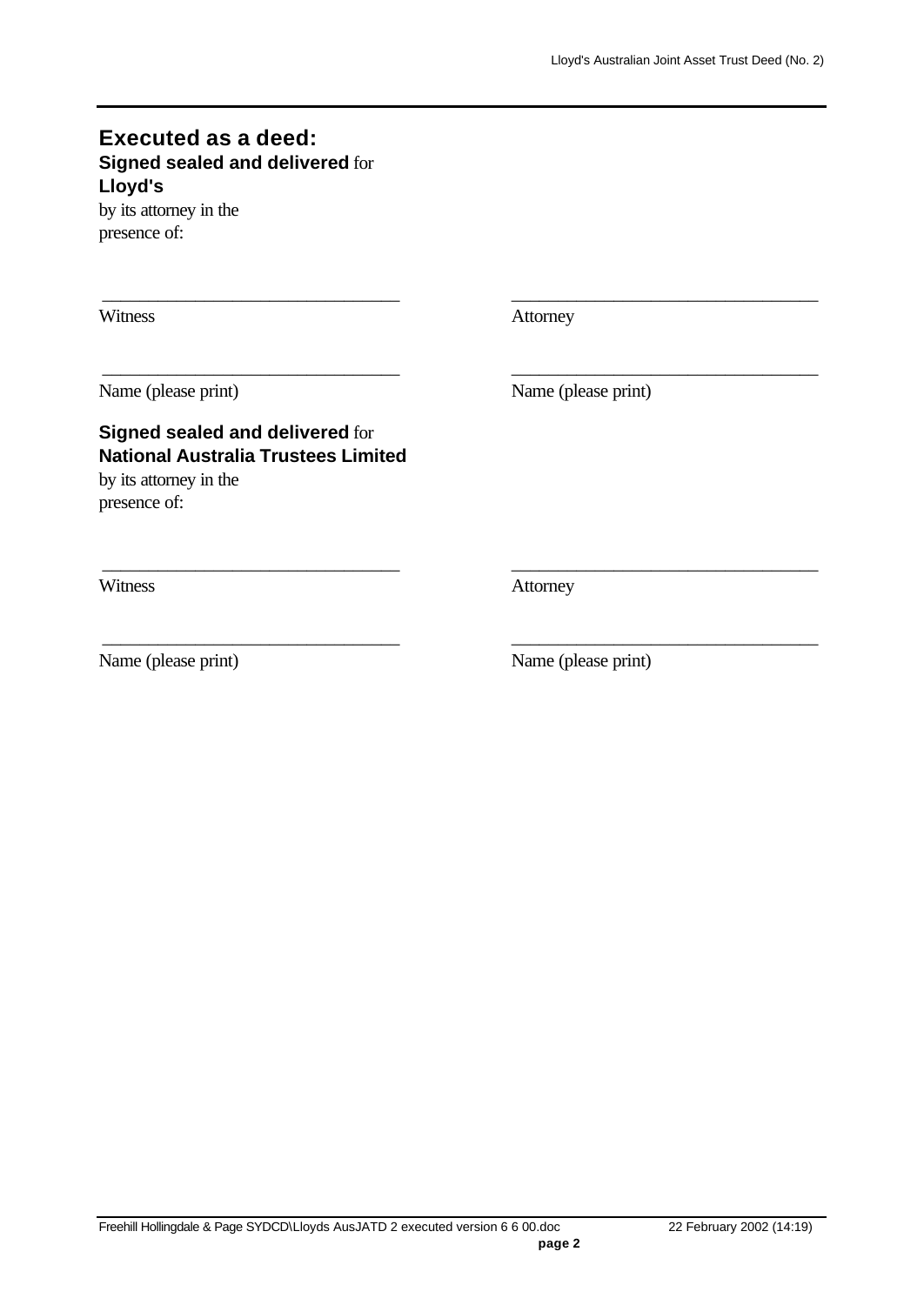# **Table of contents**

| Clause | Page |
|--------|------|
|--------|------|

| 1                | <b>Interpretation</b>                                                               |                                                                                                                                                                                                                                                                                                                                                                                                                                                                                    |                                                                                                 |
|------------------|-------------------------------------------------------------------------------------|------------------------------------------------------------------------------------------------------------------------------------------------------------------------------------------------------------------------------------------------------------------------------------------------------------------------------------------------------------------------------------------------------------------------------------------------------------------------------------|-------------------------------------------------------------------------------------------------|
|                  | 1.1<br>1.2                                                                          | <b>Definitions</b><br>Interpretation                                                                                                                                                                                                                                                                                                                                                                                                                                               | 1<br>$\overline{7}$                                                                             |
| $\boldsymbol{2}$ | <b>The Trust Fund</b>                                                               |                                                                                                                                                                                                                                                                                                                                                                                                                                                                                    |                                                                                                 |
|                  | 2.1<br>2.2                                                                          | <b>Creation of Trust Fund</b><br>Perpetuities                                                                                                                                                                                                                                                                                                                                                                                                                                      | 8<br>$9\,$                                                                                      |
| 3                | <b>The Trustee</b>                                                                  |                                                                                                                                                                                                                                                                                                                                                                                                                                                                                    | $\boldsymbol{9}$                                                                                |
|                  | 3.1<br>3.2<br>3.3<br>3.4<br>3.5<br>3.6<br>3.7<br>3.8<br>3.9<br>3.10<br>3.11<br>3.12 | <b>Trustee's Qualification</b><br><b>Operational Agreement</b><br><b>Trustee's Duties</b><br>Trustee's Reliance upon Communications<br><b>Proper Execution</b><br>Trustee's Reliance on Opinions of its Counsel<br><b>Trustee's Fees and Expenses</b><br>Maintenance and Inspection of Trustee's Records<br>Trustee's Resignation or Removal and Appointment of Successor<br><b>Trustee's Obligations</b><br><b>Electronic Access</b><br>Provision of information and notification | 9<br>$\boldsymbol{9}$<br>$\boldsymbol{9}$<br>10<br>11<br>11<br>11<br>12<br>12<br>15<br>15<br>15 |
| 4                | <b>Payment of Claims</b>                                                            |                                                                                                                                                                                                                                                                                                                                                                                                                                                                                    |                                                                                                 |
|                  | 4.1<br>4.2<br>4.3<br>4.4<br>4.5<br>4.6<br>4.7<br>4.8                                | <b>Qualifying Claims</b><br>Amount of and Payment of Qualifying Claims<br><b>Transitional Claims</b><br><b>Payment of Transitional Claims</b><br>Limitations<br><b>Treasurer Demand</b><br>Sale of Trust Fund Assets<br>Priority of Payments Out of Trust Fund                                                                                                                                                                                                                     | 16<br>16<br>16<br>17<br>18<br>19<br>19<br>20                                                    |
| 5                |                                                                                     | <b>Administration and Use of Trust Fund</b>                                                                                                                                                                                                                                                                                                                                                                                                                                        | 20                                                                                              |
|                  | 5.1<br>5.2<br>5.3<br>5.4<br>5.5<br>5.6<br>5.7<br>5.8                                | <b>Trustee's Powers</b><br>Commingling<br>Management of Trust Fund<br><b>Borrowings</b><br>Distributable Income<br><b>Letters of Credit</b><br><b>Contributions to the Trust Fund</b><br>Payment of Distributable Income                                                                                                                                                                                                                                                           | 20<br>20<br>21<br>22<br>22<br>23<br>24<br>24<br>24                                              |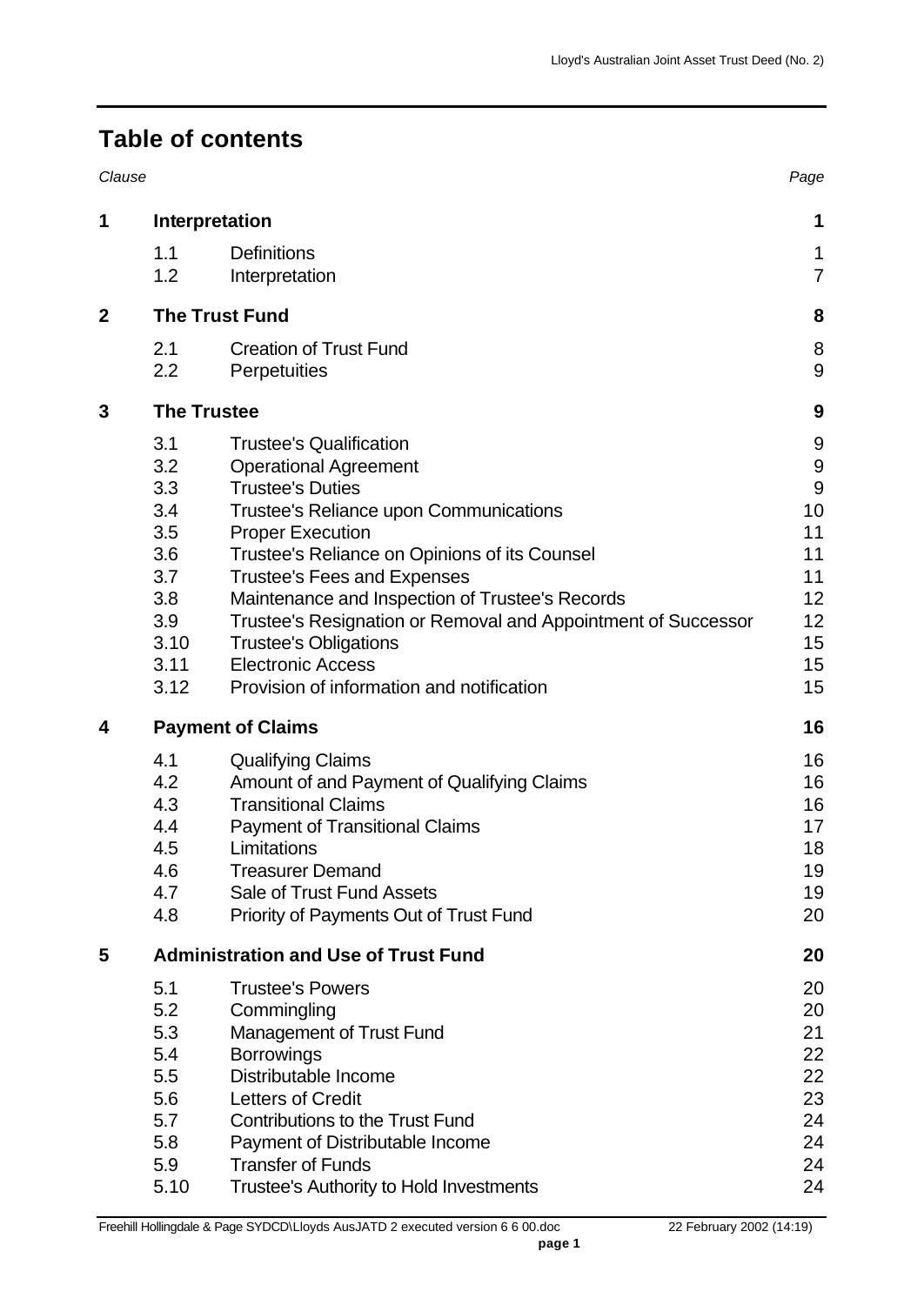| Clause         |                                                                      |                                                                                                                                                                                                                      | Page                                               |
|----------------|----------------------------------------------------------------------|----------------------------------------------------------------------------------------------------------------------------------------------------------------------------------------------------------------------|----------------------------------------------------|
|                | 5.11<br>5.12<br>5.13<br>5.14                                         | <b>Assets of the Trust Fund</b><br>Tax<br>Audit<br><b>Judicial Trustee</b>                                                                                                                                           | 25<br>25<br>25<br>26                               |
| 6              | <b>Valuation and Reporting</b>                                       |                                                                                                                                                                                                                      | 26                                                 |
|                | 6.1<br>6.2<br>6.3                                                    | Notice of Minimum Amount<br>Trustee to Certify Value of Trust Fund<br>Provision of Information to the APRA                                                                                                           | 26<br>26<br>27                                     |
| $\overline{7}$ |                                                                      | <b>Deficiency in Trust Fund Assets</b>                                                                                                                                                                               | 27                                                 |
| 8              |                                                                      | <b>Formulation of Scheme</b>                                                                                                                                                                                         | 27                                                 |
| 9              |                                                                      | <b>Limitation of liability and indemnity of Trustee</b>                                                                                                                                                              | 27                                                 |
| 10             | <b>Miscellaneous</b>                                                 |                                                                                                                                                                                                                      | 28                                                 |
|                | 10.1<br>10.2<br>10.3<br>10.4<br>10.5<br>10.6<br>10.7<br>10.8<br>10.9 | Breach of obligations<br>No Partnership<br>Governing Law<br>Amendment of this Deed<br><b>Notices</b><br>Partial Invalidity Does Not Invalidate Entire Deed<br><b>Further assurances</b><br>Counterparts<br>Attorneys | 28<br>28<br>28<br>28<br>29<br>29<br>29<br>29<br>29 |
|                |                                                                      |                                                                                                                                                                                                                      |                                                    |

## **Schedule - (Clause 8.1) 1**